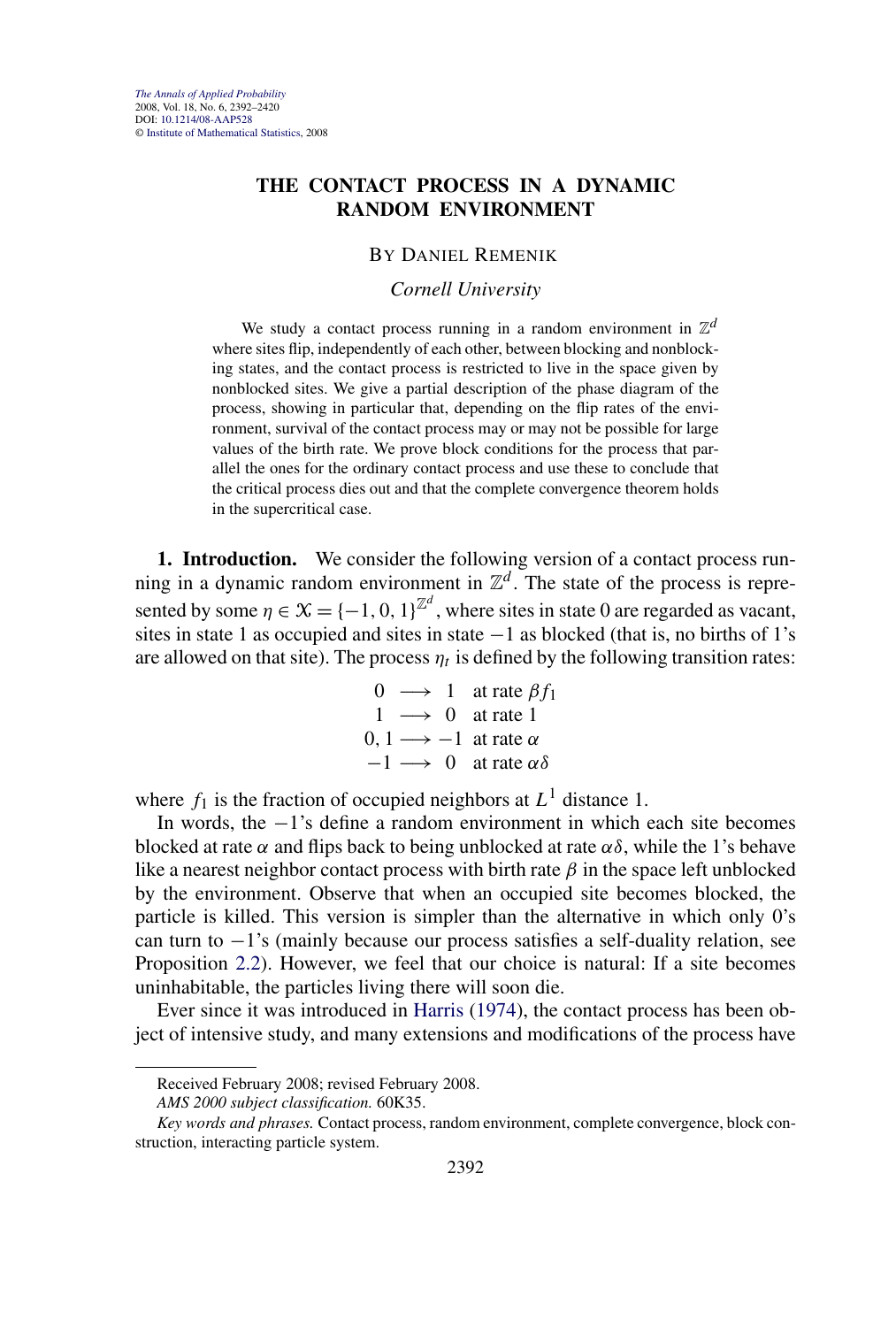<span id="page-1-0"></span>been considered. In particular, the literature includes several different versions of contact processes in random environments. One class of these processes corresponds to contact processes where the birth and death rates are not homogeneous in space, and they are chosen according to some probability distribution, independently across sites, and remain fixed in time [see, e.g., [Bramson, Durrett and](#page-28-0) [Schonmann](#page-28-0) [\(1991\)](#page-28-0), [Liggett](#page-28-0) [\(1992\)](#page-28-0), [Andjel](#page-27-0) [\(1992\)](#page-27-0) and [Klein](#page-28-0) [\(1994\)](#page-28-0)]. The main question for this class of processes is to determine conditions on the parameters that guarantee or preclude survival.

A different class of models, which are somehow closer to the process we consider, have two species with different parameters or ranges, but one of them behaves independently of the other while the second is restricted to live in the space left by the first. These processes were studied in [Durrett and Swindle](#page-28-0) [\(1991\)](#page-28-0), [Durrett and Møller](#page-28-0) [\(1991\)](#page-28-0) and [Durrett and Schinazi](#page-28-0) [\(1993\)](#page-28-0). The results in these papers (mainly bounds on critical parameters for coexistence and complete convergence theorems) are asymptotic, in the sense that they are proved when the range of one or both types is sufficiently large.

The process we consider differs from both of the types of examples mentioned above: The random environment is dynamic and it behaves independently across sites. An example of a spin system running in this type of environment was studied in [Luo](#page-28-0) [\(1992\)](#page-28-0), and corresponds to the Richardson model which would result from ignoring transitions from 1 to 0 in our process. Another example was studied recently in [Broman](#page-28-0) [\(2007\)](#page-28-0), where the author considers a process in which the environment changes the death rate of the contact process instead of blocking sites. The dynamics of the process  $\Psi_{\delta_0,\delta_1}^{\gamma,p,A}$  introduced there are the same as those of our process if  $\delta_1 = \infty$ . The author considers this case as a tool in the study of his process, but the results of the paper focus on the case  $\delta_1 < \infty$ . We will use one of his results to give a bound on a part of the phase diagram of our process in Theorem [1.](#page-2-0)

As mentioned above, the −1's evolve independently of the 1's. They follow an "independent flip process" whose equilibrium is given by the product measure

$$
\mu_{\rho}(\{\eta : \eta(x) = -1\}) = 1 - \mu_{\rho}(\{\eta : \eta(x) \neq -1\}) = \rho = \frac{1}{1+\delta} \qquad \forall x \in \mathbb{Z}^d.
$$

This process is reversible, and its reversible measure is given by  $\mu_{\rho}$ .

In Section [2.1,](#page-4-0) we will construct our process using the so-called graphical representation. A direct consequence of the construction will be that  $\eta_t$  satisfies some monotonicity properties analogous to those of the contact process. (Here and in the rest of the paper, when we refer to the contact process we mean the "ordinary" nearest-neighbor contact process in  $\mathbb{Z}^d$ .) We consider the following partial order on configurations:

(1.1) 
$$
\eta^1 \leq \eta^2 \quad \Leftrightarrow \quad \eta^1(x) \leq \eta^2(x) \qquad \forall x \in \mathbb{Z}^d.
$$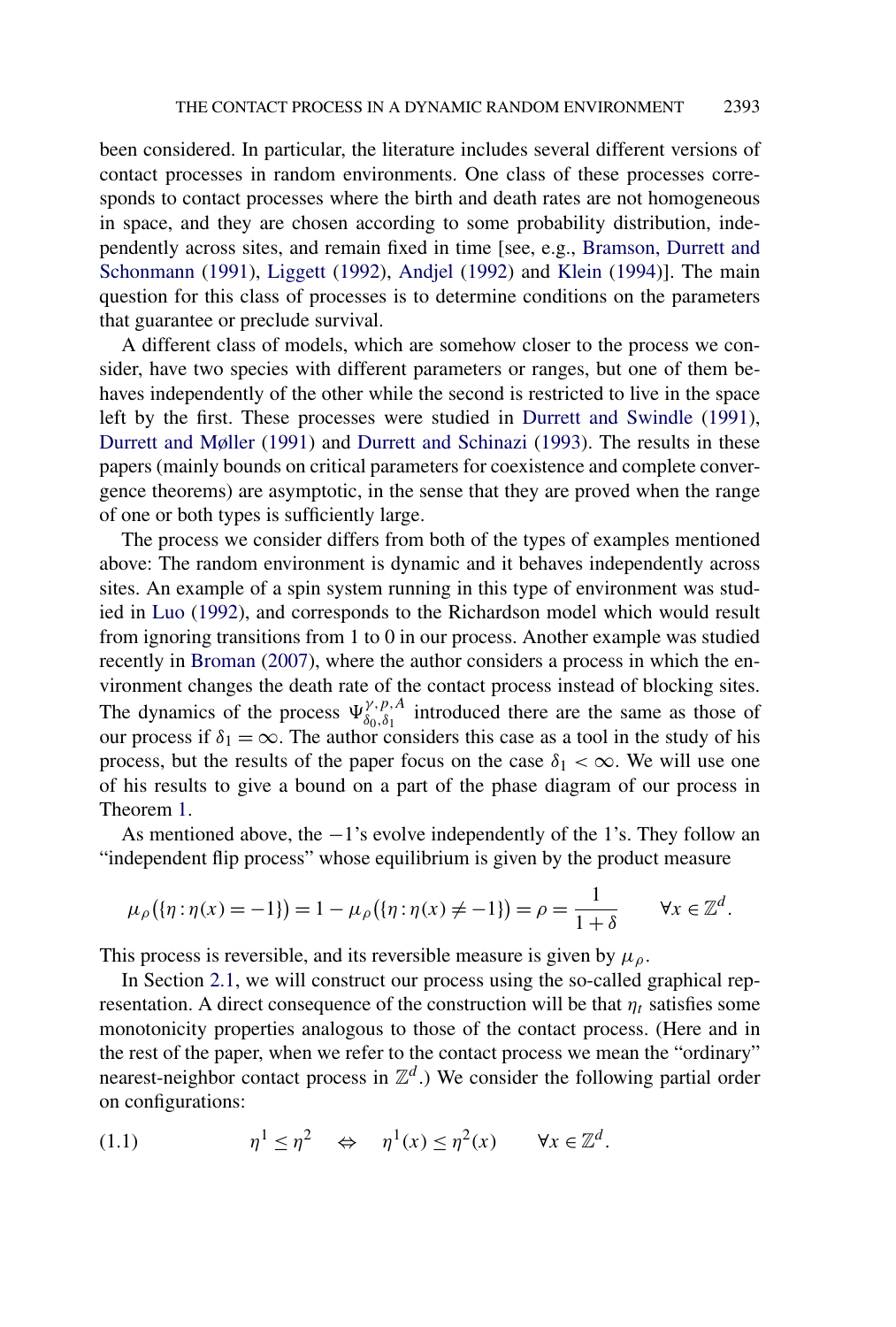With this order, our process has the following property: Given two initial states  $n_0^1 \leq n_0^2$ , it is possible to couple two copies of the process  $n_t^1$  and  $n_t^2$  with these initial conditions in such a way that  $\eta_t^1 \leq \eta_t^2$  for all  $t \geq 0$ . We will refer to this property as *attractiveness* by analogy with the case of spin systems [this property is sometimes termed *monotonicity*, see Sections II.2 and III.2 of [Liggett](#page-28-0) [\(1985\)](#page-28-0) for a discussion of general monotone processes and of attractive spin systems, resp.].

For  $A \subseteq \mathbb{Z}^d$ , we define the following probability measure  $v_A$  on  $\mathfrak{X}: -1$ 's are chosen first according to their equilibrium measure  $\mu_{\rho}$  and then 1's are placed at every site in *A* that is not blocked by  $a - 1$ . These measures are the initial conditions for  $\eta_t$  that are suitable for duality.

Let  $\nu = \nu_{\emptyset}$ , which corresponds to having the −1's at equilibrium and no 1's. Let also  $\overline{v}$  be the limit distribution of the process when starting at the configuration having all sites at state 1, which is obviously the largest configuration in the partial order [\(1.1\)](#page-1-0). We will show in Proposition [2.1](#page-6-0) that this limit is well defined and it is stationary, and that *ν* and *ν* are, respectively, the *lower* and *upper invariant measure* of the process (i.e., the smallest and largest stationary distribution of the process).

We will say that the process *survives* if there is an invariant measure *ν* such that

$$
\nu({\eta : \eta(x) = 1 \text{ for some } x \in \mathbb{Z}^d}) > 0,
$$

or, equivalently, if  $v \neq \overline{v}$  (we remark that, as a consequence of Theorem [2,](#page-4-0) every invariant measure for the process is translation invariant, so the above probability is actually 1 whenever it is positive). Otherwise, we will say that the process *dies out*. We will see in Section [4](#page-13-0) that this definition of survival is equivalent to the following condition: The process started with a single 1 at the origin and everything else at −1 contains 1's at all times with positive probability.

A second monotonicity property that will follow from the construction of  $\eta_t$  is monotonicity with respect to the parameters  $\beta$  and  $\delta$ :

(i) If  $\alpha$  and  $\delta$  are fixed, and for some  $\beta > 0$  the process survives, then the process also survives for any  $\beta' > \beta$ .

(ii) If  $\alpha$  and  $\beta$  are fixed, and for some  $\delta > 0$  the process survives, then the process also survives for any  $\delta' > \delta$ .

These properties follow easily from standard coupling arguments. We will denote by *βc* = *βc(α,δ)* ∈ [0*,*∞] the parameter value such that, fixing these *α* and *δ*, *ηt* survives for  $\beta > \beta_c$  and dies out for  $\beta < \beta_c$ . We define  $\delta_c = \delta_c(\alpha, \beta)$  analogously.

Our first result provides some bounds on the critical parameters for survival. Let  $\beta_c^{\text{cp}}$  be the critical value of the contact process in  $\mathbb{Z}^d$  [here we are taking the birth rate  $β$  to be the total birth rate from each site, so each site sends births to each given neighbor at rate *β/(*2*d)*].

THEOREM 1.

(a) If  $\beta \leq (\alpha + 1)\beta_c^{\text{cp}}$ , *then the process dies out.* 

<span id="page-2-0"></span>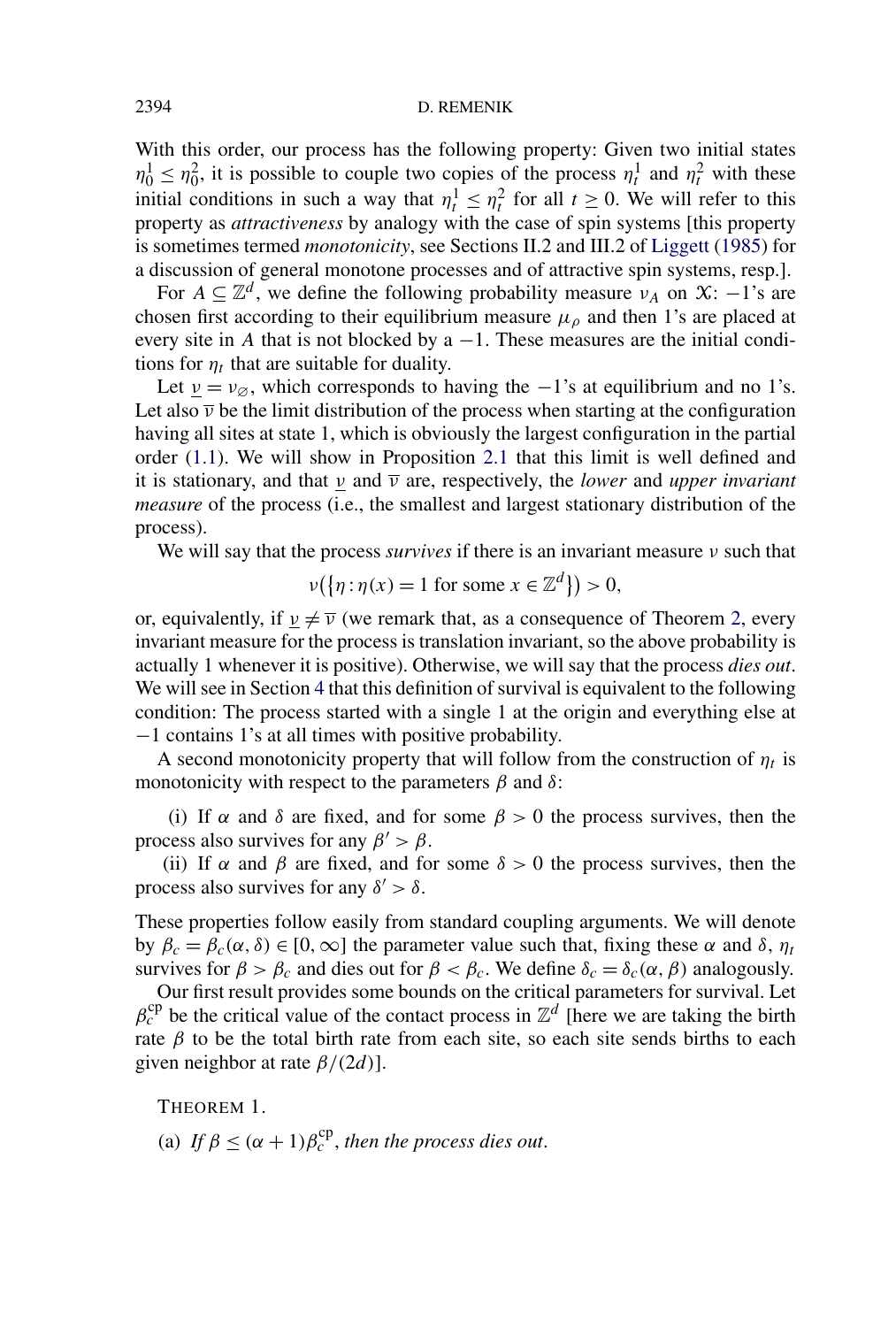(b) *There exists a*  $\delta_p > 0$  *such that for any*  $\delta < \delta_p$  *the process dies out (regardless of*  $\alpha$  *and*  $\beta$ *).* 

(c) *Let*

$$
\overline{\lambda}(\alpha,\beta,\delta) = \frac{1}{2} [\beta + \alpha(1+\delta) - \sqrt{(\beta - \alpha(1+\delta))^2 + 4\alpha\beta}].
$$

*If*  $\overline{\lambda}(\alpha, \beta, \delta) > (\alpha + 1)\beta_c^{\text{cp}}$ , then the process survives.

Part (a) of the theorem is trivial because the 1's die at rate  $\alpha + 1$ . For part (b), observe that if the complement of the set of sites at state −1 does not space-time percolate, then each 1 in the process is doomed to live in a finite space-time region, and then the process cannot have 1's at all times when started with finitely many occupied sites. We will show by adapting arguments in [Meester and Roy](#page-28-0) [\(1996\)](#page-28-0) that, with probability 1, no such space-time percolation occurs if  $\delta$  is small enough. For part (c), we will use Broman's result to obtain a suitable coupling with a contact process with birth rate  $\lambda(\alpha, \beta, \delta)$  and death rate  $\alpha + 1$ .

In particular, Theorem [1](#page-2-0) implies that if *δ* is large enough then  $β<sub>c</sub>(α, δ) < ∞$ , and in fact  $\delta > \frac{\alpha+1}{\alpha} \beta_c^{\text{cp}}$  is enough. To see this, observe that

$$
\lim_{\beta \to \infty} \overline{\lambda}(\alpha, \beta, \delta) = \alpha \delta > (\alpha + 1)\beta_c^{\rm cp}
$$

whenever the above condition on  $\delta$  holds. Then part (c) of the theorem implies that the process survives for these choices of *α* and *δ* and large enough *β*. Another consequence is that  $\delta_p \leq \beta_c^{\text{cp}}$ . Indeed, if  $\delta > \beta_c^{\text{cp}}$ , then  $\delta > \frac{\alpha+1}{\alpha} \beta_c^{\text{cp}}$  for large enough  $\alpha$ , and the previous property implies that the process survives for these choices of *α* and *δ* and large enough *β*.

A significant difficulty in giving a more complete picture of the phase diagram of  $\eta_t$  is that we lack a result about monotonicity with respect to  $\alpha$  analogous to the properties (i) and (ii) (monotonicity with respect to  $\beta$  and  $\delta$ ) mentioned above. Observe that the equilibrium density of nonblocked sites is independent of  $\alpha$ , but the environment changes more quickly as  $\alpha$  increases. Simulations suggest that if *β* and *δ* are given and the process dies out at some parameter value *α*, then it also dies out for any parameter value  $\alpha' > \alpha$  (note that part (a) of Theorem [1](#page-2-0) says that the process dies out at least for all  $\alpha$  large enough). But the usual simple arguments based on coupling do not work in this case, since increasing  $\alpha$  increases both the rate at which sites are blocked, which plays against survival, and the rate at which sites are unblocked, which plays in favor of survival, and we have not been able to find an alternative proof.

The second part of our study of  $\eta_t$  investigates the convergence of the process and the structure of its limit distributions. For  $\eta \in \mathcal{X}$ , we will write  $\eta = (A, B)$ , where

$$
A = \{x \in \mathbb{Z}^d : \eta(x) = 1\}
$$
 and  $B = \{x \in \mathbb{Z}^d : \eta(x) = -1\}.$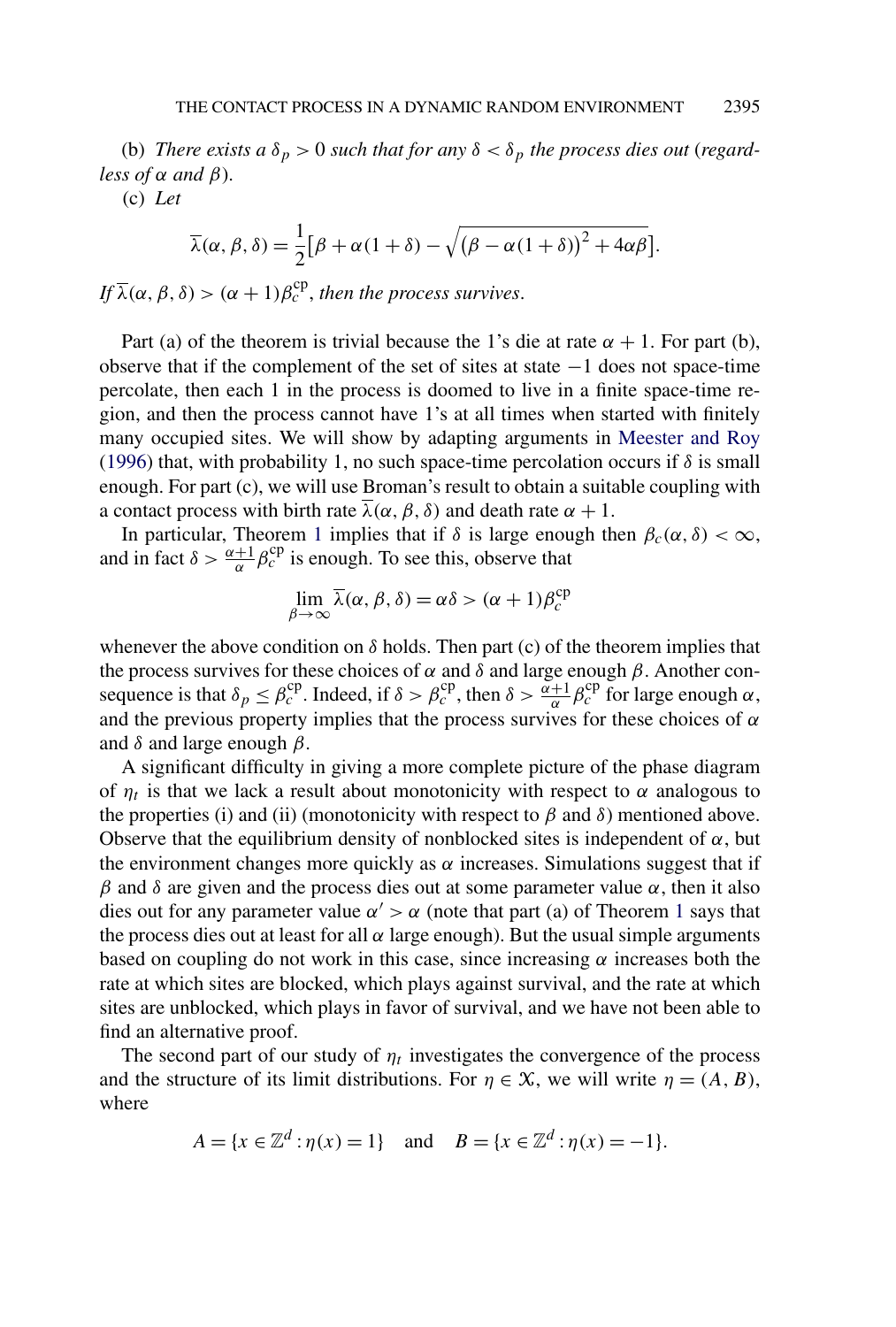$\eta_t^{\mu} = (A_t^{\mu}, B_t^{\mu})$  will denote the process with initial distribution  $\mu$ , and we will refer to  $B_t^{\mu}$  (or  $B_t$  if no initial distribution is prescribed) as the *environment process*. Observe that the dynamics of the environment process are independent of the 1's in  $\eta_t$ .

THEOREM 2. *Denote by*  $\tau = \inf\{t \geq 0 : A_t = \emptyset\}$  *the extinction time of the process*. *Then for every initial distribution μ*,

$$
\eta_t^{\mu} \Longrightarrow \mathbb{P}^{\mu}(\tau < \infty) \underline{\nu} + \mathbb{P}^{\mu}(\tau = \infty) \overline{\nu},
$$

*where the limit is in the topology of weak convergence of probability measures*.

This result, which is usually called a *complete convergence theorem*, implies that all limit distributions are convex combinations of  $\nu$  and  $\overline{\nu}$ . Thus, the only interesting nontrivial stationary distribution is *ν*.

The proof of Theorem 2 relies on extending for  $\eta_t$  the classical block construction for the contact process introduced in [Bezuidenhout and Grimmett](#page-27-0) [\(1990\)](#page-27-0), so that we are able to use the proof of complete convergence for the contact process to prove the corresponding convergence of the contact process part of  $\eta_t$ . As a consequence of this construction, we will obtain, just as for the contact process, the fact that the process dies out at the critical parameters  $\beta_c$  and  $\delta_c$  (see Corollary [4.4\)](#page-19-0). The arguments involved in this part will depend heavily on a duality relation which will be developed in Section [2.2.](#page-6-0)

The rest of the paper is devoted to the proofs of the two theorems. Section 2 describes the construction of  $\eta_t$  and presents some basic preliminary results. Theorem [1](#page-2-0) is proved in Section [3.](#page-9-0) In Section [4](#page-13-0) we obtain the block conditions for the survival of the process. Finally, in Section [5](#page-19-0) we use duality and the conditions obtained in Section [4](#page-13-0) to prove Theorem 2.

## **2. Preliminaries.**

2.1. *Graphical representation and monotonicity*. The graphical representation is one of the basic and most useful tools in the study of the contact process and other interacting particle systems. It will allow us to construct our process from a collection of independent Poisson processes and obtain a single probability space in which copies of the process with arbitrary initial states can be coupled. We will give a rather informal description of this construction, which can be made precise by adapting the arguments of [Harris](#page-28-0) [\(1972\)](#page-28-0). We refer the reader to Section III.6 of [Liggett](#page-28-0) [\(1985\)](#page-28-0) for more details on this construction in the case of an additive spin system.

The construction is done by placing symbols in  $\mathbb{Z}^d \times [0, \infty)$  to represent the different events in the process. For each ordered pair  $x, y \in \mathbb{Z}^d$  at distance 1, let  $N^{x,y}$  be a Poisson process with rate  $\beta/(2d)$ , and take the processes assigned to

<span id="page-4-0"></span>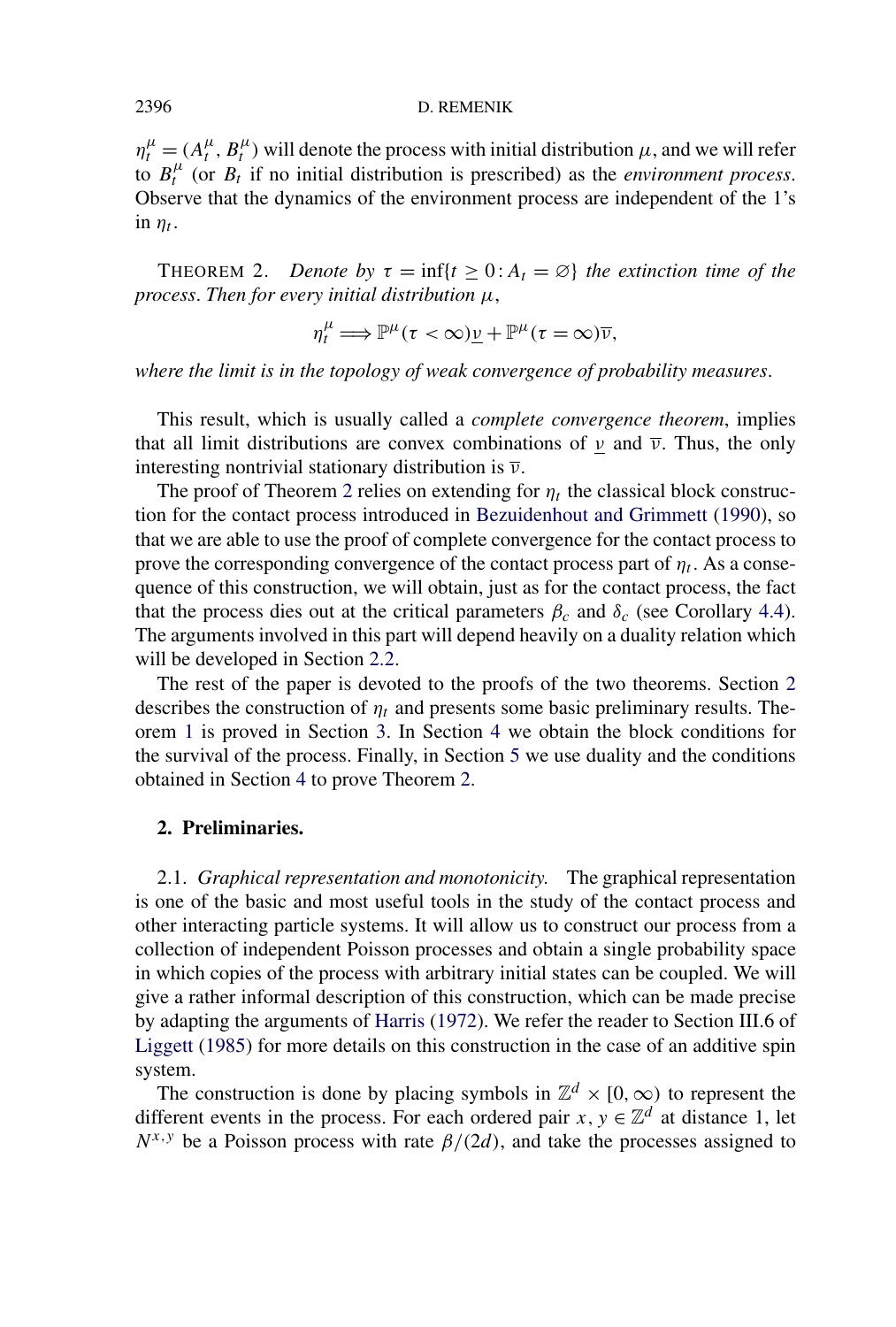different pairs to be independent. At each event time *t* of  $N^{x,y}$ , draw an arrow  $\stackrel{1}{\longrightarrow}$ in  $\mathbb{Z}^d$  × [0, ∞) from  $(x, t)$  to  $(y, t)$  to indicate the birth of a 1 sent from *x* to *y* (which will only take place if  $x$  is occupied and  $y$  is vacant at time  $t$ ). Similarly, define a family of independent Poisson processes  $(U^{1,x})_{x \in \mathbb{Z}^d}$  with rate 1 and for each event time *t* of  $U^{\hat{1},x}$  place a symbol  $*_1$  at  $(x, t)$  to indicate that a 1 flips to 0 (i.e., that a particle dies). To represent the environment, consider two families of independent Poisson processes  $(V^x)_{x \in \mathbb{Z}^d}$  and  $(U^{-1,x})_{x \in \mathbb{Z}^d}$  with rates  $\alpha$  and  $\alpha\delta$ , respectively. For each event time *t* of  $V^x$ , place a symbol  $\bullet_{-1}$  at  $(x, t)$  to indicate the birth of a  $-1$  (i.e., the blocking of a site) and for each event time *t* of  $U^{-1,x}$ , place a symbol  $*_{-1}$  to indicate that a  $-1$  flips to 0 (i.e., the unblocking of a site).

We construct  $\eta_t$  from this percolation structure in the following way. Consider a deterministic initial condition  $\eta_0$  and define the environment process  $B_t$  by setting  $\eta_t(x) = -1$  when  $(x, t)$  lies between symbols  $\bullet_{-1}$  and  $*_{-1}$  (in that order) in the time line  $\{x\} \times [0, \infty)$ , and also if  $\eta_0(x) = -1$  and there is no symbol  $*_{-1}$  in that time line before time  $t$ . Having defined  $B_t$ , we say that there is an *active path* between *(x,s)* and *(y,t)* if there is a connected oriented path, moving along the time lines in the increasing direction of time and passing along arrows  $\stackrel{1}{\longrightarrow}$ , which crosses neither symbols  $*_1$  nor space-time points that were set to −1. The collection of active paths corresponds to the possible space-time paths along which 1's can move, so we define *At* by

$$
A_t = \{ y \in \mathbb{Z}^d : \exists x \in A_0 \text{ with an active path from } (x, 0) \text{ to } (y, t) \}.
$$

The arguments of [Harris](#page-28-0) [\(1972\)](#page-28-0) imply that this construction gives a well-defined Markov process with the right transition rates. Moreover, the same realization of this graphical representation can be used for different initial conditions, and this gives the coupling mentioned above [see Section III.6 in [Liggett](#page-28-0) [\(1985\)](#page-28-0) for more details on this coupling in the case of a spin system]. For the rest of the paper, we will implicitly use this "canonical" coupling every time we couple copies of  $\eta_t$ with different initial conditions. The attractiveness property mentioned in the [In](#page-0-0)[troduction](#page-0-0) follows directly from this construction, and the monotonicity properties with respect to  $\beta$  and  $\delta$  can be obtained by a simple modification of this coupling (analogous to what is done for the contact process).

Recall the definition of the partial order on configurations given in [\(1.1\)](#page-1-0). Clearly,

$$
\eta^1 \leq \eta^2 \quad \Leftrightarrow \quad A^1 \subseteq A^2 \text{ and } B^1 \supseteq B^2.
$$

For probability measures on  $X$ , which we endow with the product topology, we consider the usual ordering:  $\mu_1 \leq \mu_2$  if and only if  $\int f d\mu_1 \leq \int f d\mu_2$  for every continuous increasing  $f : \mathcal{X} \longrightarrow \mathbb{R}$ . We recall that the property  $\mu_1 \leq \mu_2$  is equivalent to the existence of a probability space in which a pair of random variables *X*<sup>1</sup> and  $X_2$  with distributions  $\mu_1$  and  $\mu_2$  can be coupled in such a way that  $X_1 \leq X_2$  almost surely [see Theorem II.2.4 in [Liggett](#page-28-0) [\(1985\)](#page-28-0)]. We will use this fact repeatedly, and for simplicity we will say that  $X_2$  *dominates*  $X_1$  when this condition holds. We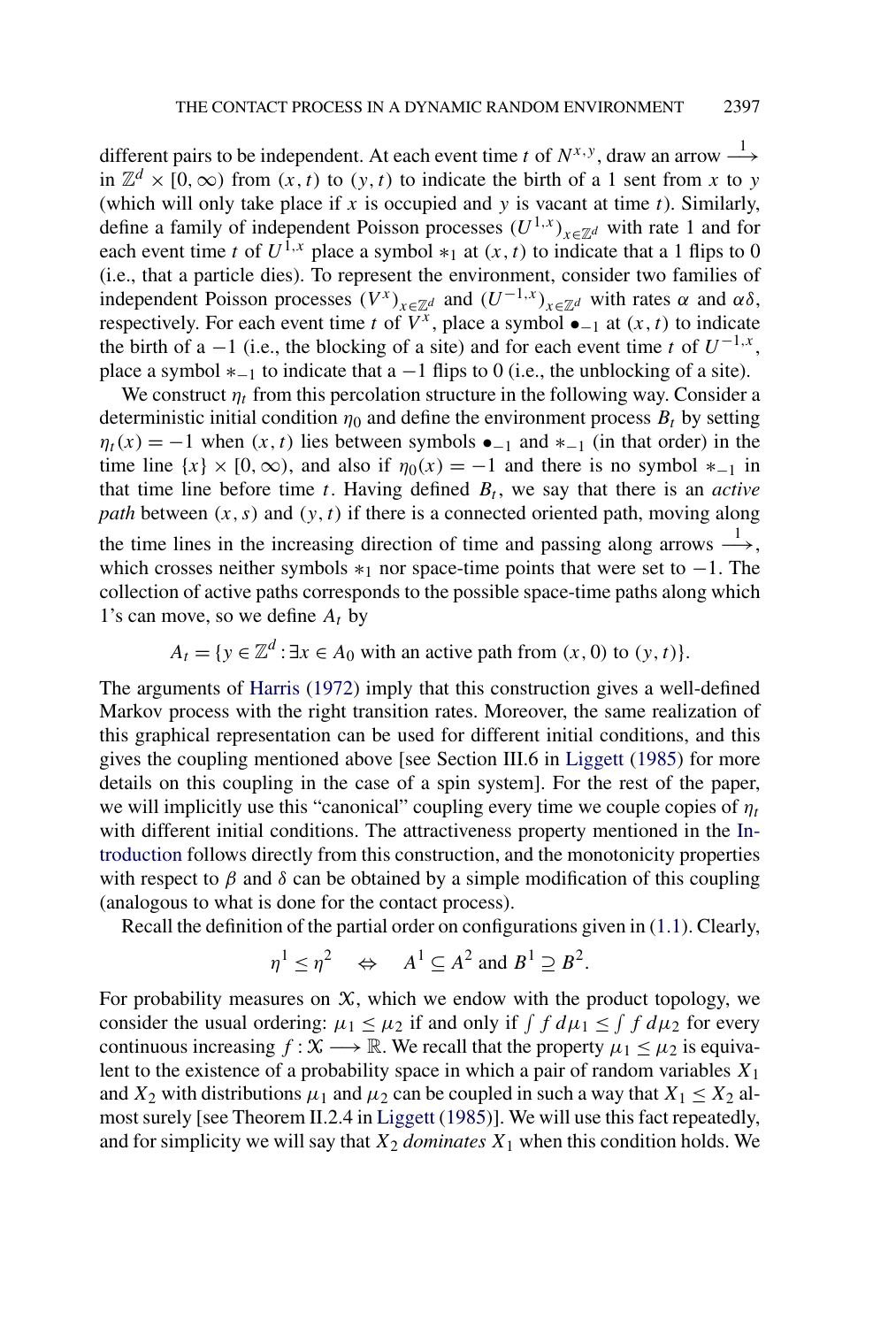will also use this term to compare two processes, so saying that  $\eta_t^2$  dominates  $\eta_t^1$ will mean that the two processes can be constructed in a single probability space in such a way that  $\eta_t^1 \leq \eta_t^2$  for all  $t \geq 0$ .

The attractiveness property allows us to obtain the lower and upper invariant measure of the process.

PROPOSITION 2.1. Let  $\chi_{\mathbb{Z}^d}$  *be the probability distribution on*  $\mathcal X$  *assigning mass* 1 *to the all* 1*'s configuration*, *and let S(t) be the semigroup associated to the process*. *Define*

$$
\overline{\nu} = \lim_{t \to \infty} \chi_{\mathbb{Z}^d} S(t),
$$

*where the limit is in the topology of weak convergence of probability measures*. *Then*  $\overline{v}$  *is the upper invariant measure of the process, that is,*  $\overline{v}$  *is invariant and every other invariant measure is stochastically smaller than ν*. *Moreover*,

$$
\overline{\nu} = \lim_{t \to \infty} \nu_{\mathbb{Z}^d} S(t).
$$

*Analogously*,

*ν* = *ν*∅

*is the lower invariant measure of the process*.

PROOF. Since  $\mu_{\rho}$  is invariant for the environment and the empty state is a trap for the 1's, *ν* is invariant. It is the lower invariant measure because every invariant measure has  $\mu_{\rho}$  as its projection onto the environment, and  $\nu_{\varnothing}$  is the smallest probability measure on X having  $\mu_{\rho}$  as its marginal on the −1's.

For the other part, standard arguments imply that the limit defining *ν* exists and is invariant [see, e.g., Sections I.1 and III.2 in [Liggett](#page-28-0) [\(1985\)](#page-28-0)]. Since  $\chi_{\mathbb{Z}^d}$  is larger than any other measure on  $\mathcal{X}$ , it follows by attractiveness that  $\bar{\nu}$  is the largest invariant measure.

Now let  $v^* = \lim_{t \to \infty} v_{\mathbb{Z}^d} S(t)$ . As above,  $v^*$  is well defined and invariant, so to prove that  $v^* = \overline{v}$  it is enough to prove that  $v^*$  is larger than any other invariant measure. If *v* is any invariant measure, its projection onto the  $-1$ 's must be  $\mu_{\rho}$ , so for any continuous increasing *f* ,

$$
\int f \, dv = \mathbb{E}^{\nu}(f(\eta_0)) = \mathbb{E}^{\nu}(f(\eta_t))
$$
\n
$$
\leq \mathbb{E}^{\nu_{\mathbb{Z}^d}}(f(\eta_t)) = \int f \, d[\nu_{\mathbb{Z}^d} S(t)] \xrightarrow[t \to \infty]{} \int f \, d\nu^*.
$$

2.2. *Duality*. The dual process  $(\hat{\eta}_s^t)_{0 \le s \le t} = (\hat{A}_s^t, \hat{B}_s^t)_{0 \le s \le t}$  is constructed using the same graphical representation we used for constructing  $\eta_t$ . Our duality relation will require that the process be started with the environment at equilibrium. The

<span id="page-6-0"></span>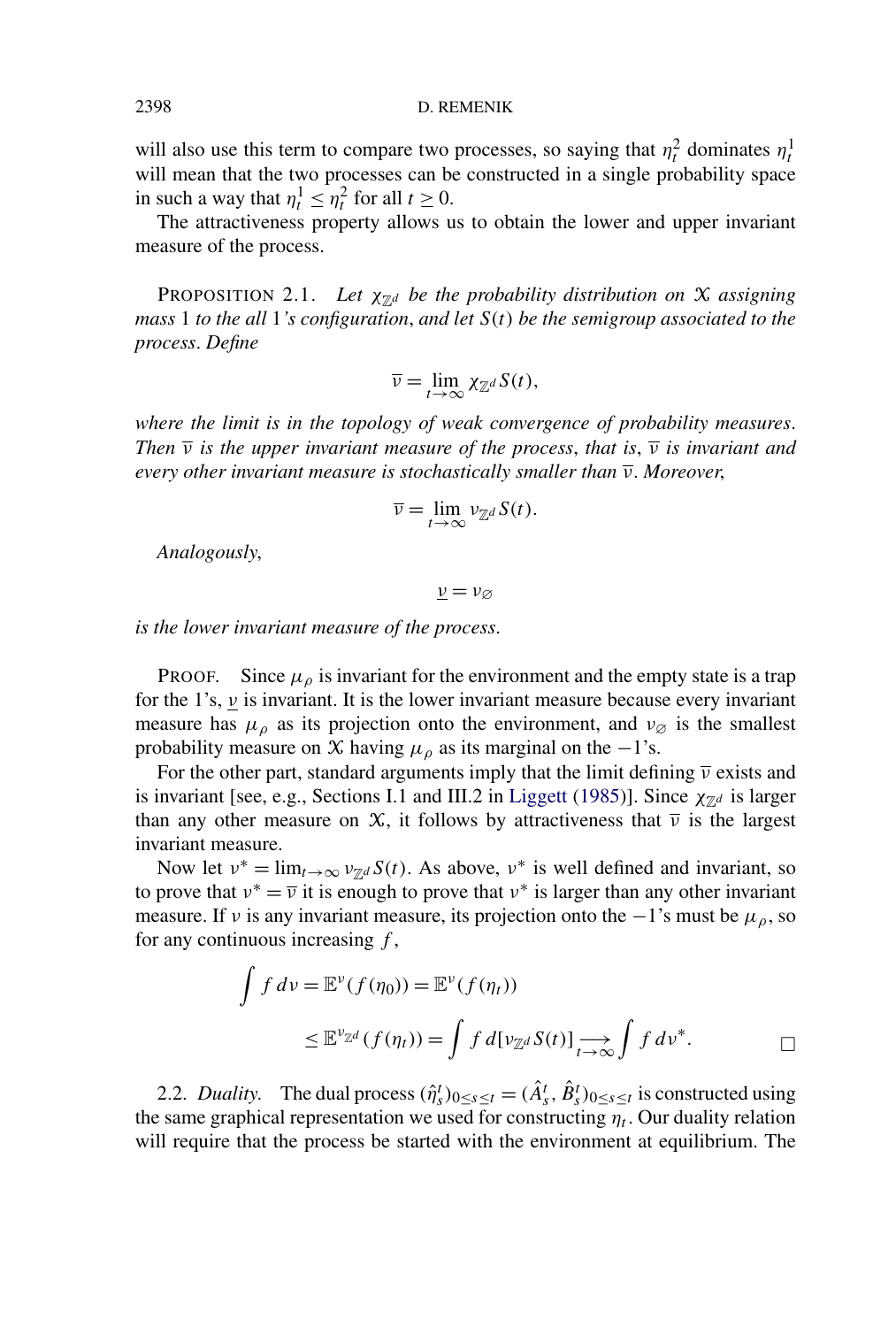<span id="page-7-0"></span>dual processes will also be started with measures of the form  $v_c$ , for  $C \subseteq \mathbb{Z}^d$ , and the dual process started with this distribution will be denoted by  $(\hat{\eta}_s^{\nu_C,t})_{0 \leq s \leq t}$ .

Fix  $t > 0$ , and start by choosing  $B_0$  according to  $\mu_0$ . Then run the environment process forward in time until *t*, using the graphical representation. This defines  $(B_s)_{0 \le s \le t}$ . The dual environment is given by  $\hat{B}_s^t = B_{t-s}$ . Now place a 1 at time *t* at every site  $x \in C \setminus \hat{B}_0^t$ , that is, every site in *C* which is not blocked by the environment at time *t*. This defines  $\hat{A}^{\nu_C,t}_0$ , and by the stationarity of the environment process we get an initial condition  $(\hat{A}_0^{v_C,t}, \hat{B}_0^t)$  for the dual chosen according to  $v_C$ . Having defined  $\hat{A}_0^{\nu_C,t}$  and  $(\hat{B}_s^t)_{0 \le s \le t}$ , we define the 1-dual by

$$
\hat{A}_s^{v_C,t} = \{ y \in \mathbb{Z}^d : \exists x \in \hat{A}_0^{v_C,t} \text{ with an active path from } (y, t-s) \text{ to } (x, t) \}.
$$

That is, the 1-dual is defined by running the contact process for the 1's backwards in time and with the direction of the arrows reversed. An active path in  $\eta_t$  from  $(y, t - s)$  to  $(x, t)$  will be called a *dual active path* from  $(x, t)$  to  $(y, t - s)$  in the dual process.

We could have defined the dual by simply choosing a random configuration at time *t* according to  $v_c$  and then running the whole process backward. The idea of the preceding construction is to allow coupling the process and its dual in the same graphical representation in such a way that the initial state of the environment for *n<sub>s</sub>* is the same as the final state of the environment for  $\hat{\eta}_s^t$  (that is,  $B_0 = \hat{B}_t^t$ ). This allows us to obtain the following duality result:

PROPOSITION 2.2. *For any*  $A, C, D \subseteq \mathbb{Z}^d$ ,

$$
(2.1) \quad \mathbb{P}^{\nu_A}(A_t \cap C \neq \varnothing, B_t \cap D \neq \varnothing) = \mathbb{P}^{\nu_C}(\hat{A}_t^t \cap A \neq \varnothing, \hat{B}_0^t \cap D \neq \varnothing).
$$

*Moreover*, *ηt satisfies the following self-duality relation*: *if A or C is finite*, *then*

$$
(2.2) \quad \mathbb{P}^{\nu_A}(A_t \cap C \neq \emptyset, B_t \cap D \neq \emptyset) = \mathbb{P}^{\nu_C}(A_t \cap A \neq \emptyset, B_0 \cap D \neq \emptyset).
$$

PROOF. The first equality follows directly from coupling the process and its dual using the same realization of the graphical representation. Indeed, if we use this coupling then, by definition,

$$
\mathbb{P}(\hat{B}_s^{\nu_C,t}=B_{t-s}^{\nu_A} \text{ for every } 0 \leq s \leq t) = 1.
$$

Calling  $\mathcal E$  the  $\sigma$ -algebra generated by the environment process, observe that our construction implies that

$$
\mathbb{P}^{\nu_A}(A_t \cap C \neq \varnothing | \mathcal{E}) = \mathbb{P}^{\nu_C}(\hat{A}_t^t \cap A \neq \varnothing | \mathcal{E}).
$$

Therefore,

$$
\mathbb{P}^{\nu_A}(A_t \cap C \neq \varnothing, B_t \cap D \neq \varnothing) = \mathbb{E}^{\nu_A}(\mathbb{P}(A_t \cap C \neq \varnothing | \mathcal{E}), B_t \cap D \neq \varnothing)
$$
  
=  $\mathbb{E}^{\nu_C}(\mathbb{P}(\hat{A}_t^t \cap A \neq \varnothing | \mathcal{E}), \hat{B}_0^t \cap D \neq \varnothing)$   
=  $\mathbb{P}^{\nu_C}(\hat{A}_t^t \cap A \neq \varnothing, \hat{B}_0^t \cap D \neq \varnothing).$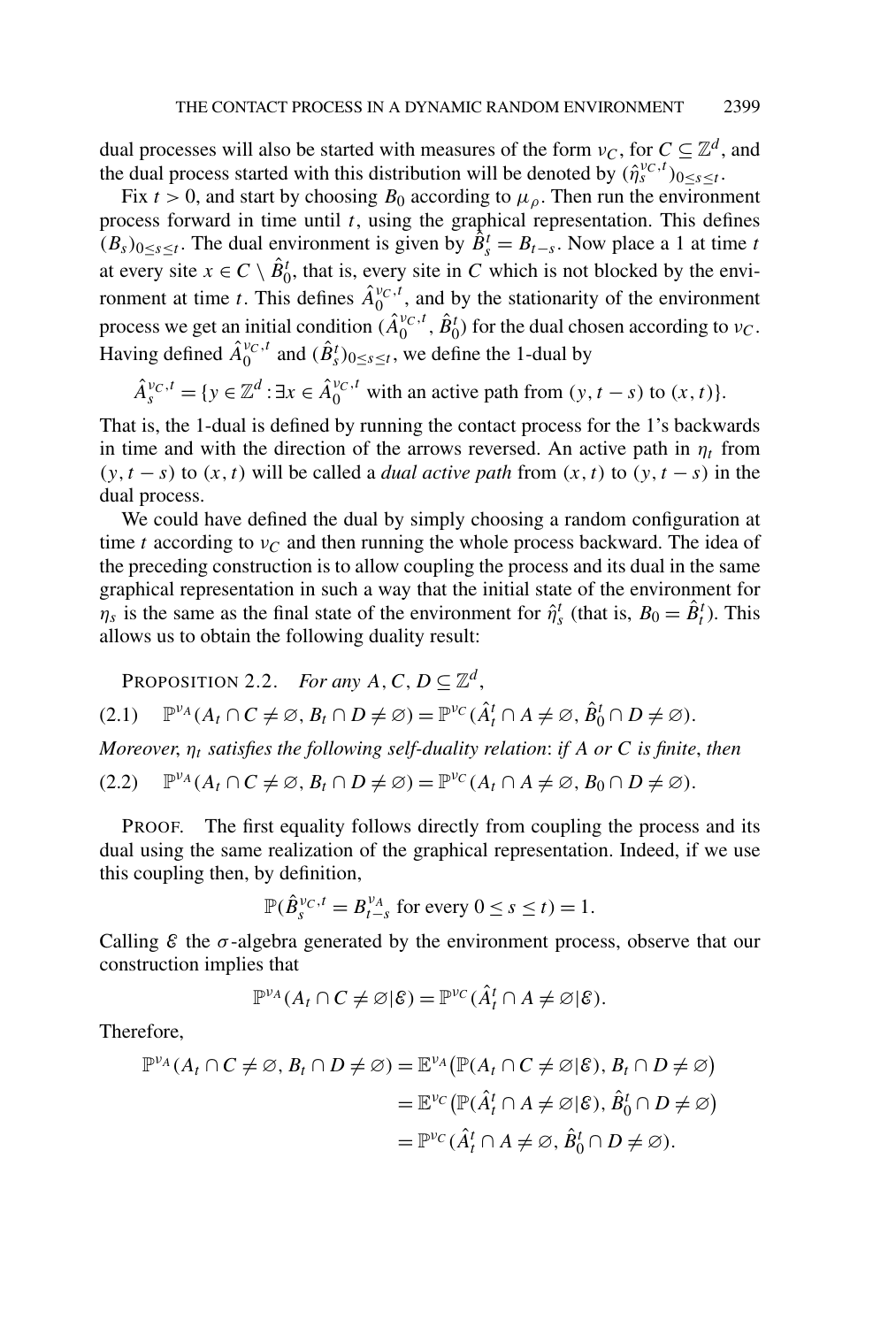<span id="page-8-0"></span>Equation  $(2.2)$  is obtained from  $(2.1)$ , the self-duality of the contact process, and the reversibility of the environment.  $\Box$ 

Taking *A* finite and  $C = D = \mathbb{Z}^d$  in [\(2.2\)](#page-7-0) and using the monotonicity of the event  $\{A_t \neq \emptyset\}$  in *t* we obtain the following:

$$
\mathbb{P}^{\nu_A}(A_t \neq \emptyset \ \forall t \geq 0) = \overline{\nu}(\{(E, F) : E \cap A \neq \emptyset\}).
$$

Since  $\bar{\nu}$  is translation invariant, the right-hand side of this equality is positive if and only if  $A \neq \emptyset$  and  $\eta_t$  survives, that is,  $\overline{v} \neq \underline{v}$ . As a consequence, we deduce that the following condition is equivalent to the survival of the process:

For any (or, equivalently, some) finite  $A \subseteq \mathbb{Z}^d$  with  $A \neq \emptyset$ , the process (S1) For any (or, equivalently, some) finite  $A \subseteq \mathbb{Z}$  with  $A \neq \infty$ , the probability started at  $\nu_A$  contains 1's for every  $t \ge 0$  with positive probability.

2.3. *Positive correlations*. A second property that is central to the study of the contact process is *positive correlations*. Recall that a probability measure  $\mu$  has positive correlations if for every  $f$ ,  $g$  increasing,

(2.3) 
$$
\int fg d\mu \ge \int f d\mu \int g d\mu.
$$

In the following lemma we prove a version of positive correlations for  $\eta_t^{\nu_A}$  with respect to cylinder functions.

LEMMA 2.3. *Let f,g be increasing real-valued functions on* X *depending on finitely many coordinates. Then if*  $\mu_t$  *denotes the distribution of*  $\eta_t^{\nu_A}$ , (2.3) *holds with*  $\mu = \mu_t$ , *that is*,

$$
(2.4) \t\t\t \mathbb{E}^{\nu_A}(f(\eta_t)g(\eta_t)) \geq \mathbb{E}^{\nu_A}(f(\eta_t))\mathbb{E}^{\nu_A}(g(\eta_t)).
$$

*The same inequality holds if*  $v_A$  *is replaced by any deterministic initial condition.* 

PROOF. Since *f* and *g* depend on finitely many coordinates and every jump in our process is between states which are comparable in the partial order  $(1.1)$ , a result of Harris [see Theorem II.2.14 in [Liggett](#page-28-0) [\(1985\)](#page-28-0)] and attractiveness imply that it is enough to show that the initial distribution of the process has positive correlations in the sense of the lemma. The result with  $v_A$  replaced by a deterministic initial condition readily follows.

To show that  $v_A$  is positively correlated, consider the process  $\zeta_t$  defined in X by  $\zeta_0 = 1$  and independent transitions at each site given by

$$
\begin{aligned}\n0 &\longrightarrow -1 \text{ at rate } \rho \\
-1 &\longrightarrow 0 \text{ at rate } 1 - \rho\n\end{aligned}\n\quad \text{for } x \notin A,
$$
\n
$$
\begin{aligned}\n1 &\longrightarrow -1 \text{ at rate } \rho \\
-1 &\longrightarrow 1 \text{ at rate } 1 - \rho\n\end{aligned}\n\quad \text{for } x \in A.
$$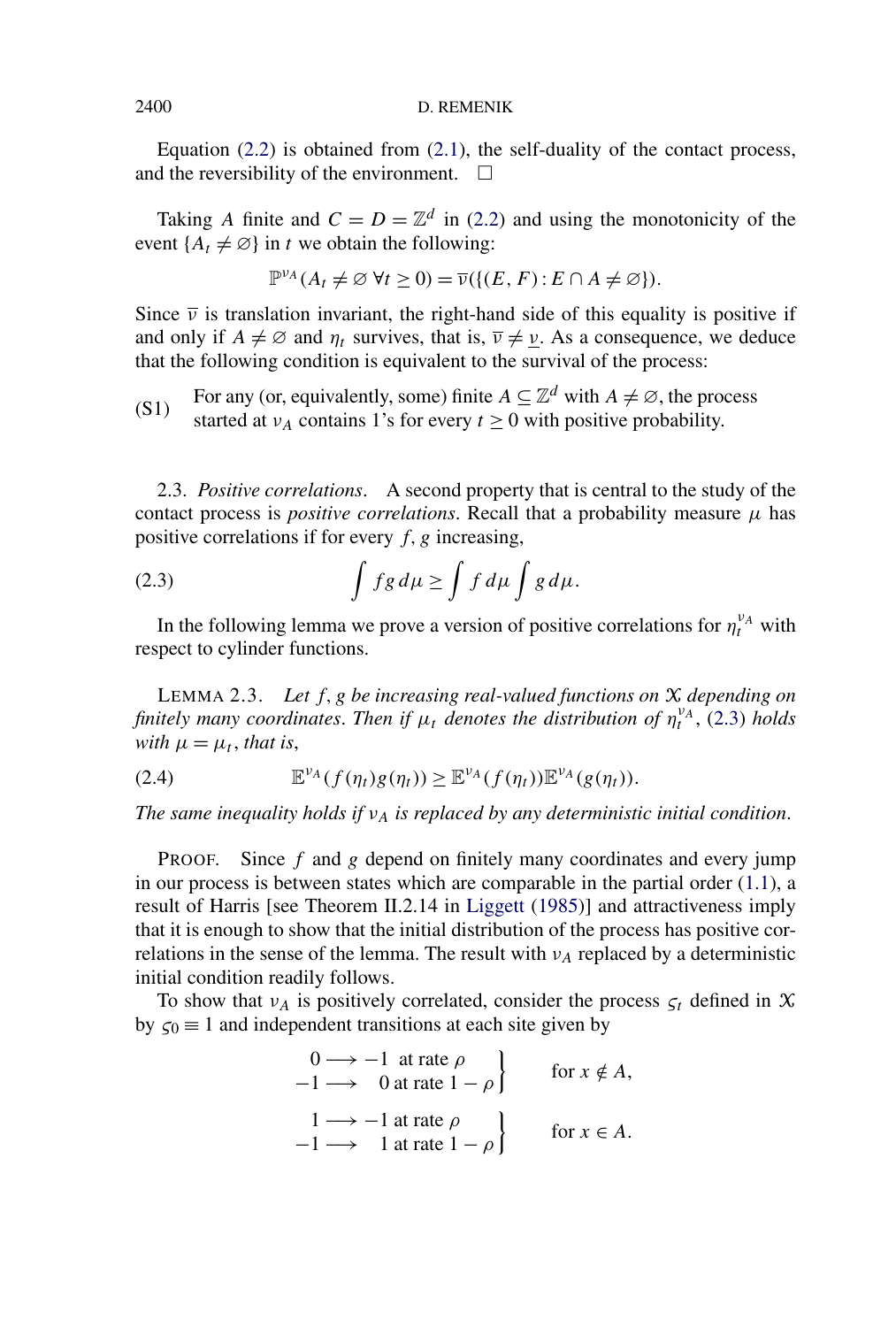<span id="page-9-0"></span>It is clear that  $\zeta_t$  converges weakly to the measure  $\nu_A$ . Since the initial distribution of  $\zeta_t$  has positive correlations (because it is deterministic), [\(2.3\)](#page-8-0) holds for its limit  $v_A$ , using again Harris' result.  $\Box$ 

**3. Survival and extinction.** In this section, we prove Theorem [1.](#page-2-0) Throughout the proof, we will implicitly use  $(S1)$  to characterize survival. We start with the easy part.

**PROOF OF THEOREM [1,](#page-2-0) PART (A).** Consider the process  $\tilde{\eta}_t$  defined by the following transition rates:

|      |  | $0, -1 \longrightarrow 1$ at rate $\beta f_1$ |
|------|--|-----------------------------------------------|
|      |  | $1 \rightarrow 0$ at rate 1                   |
| 0.1  |  | $\rightarrow -1$ at rate $\alpha$             |
| $-1$ |  | $\longrightarrow 0$ at rate $\alpha\delta$ .  |

This process corresponds to modifying  $\eta_t$  by ignoring the effect of blocked sites on births. It is easy to couple  $\tilde{\eta}_t$  and  $\eta_t$  using the graphical representation in such a way that if the initial states are the same,  $\eta_t \leq \tilde{\eta}_t$  for all  $t \geq 0$ . Therefore, it is enough to show that  $\tilde{\eta}_t$  dies out, and this follows directly from the hypothesis because the 1's in  $\tilde{\eta}_t$  behave just like a contact process with birth rate  $\beta$  and death rate  $\alpha + 1$ .  $\Box$ 

The proof of part (b) is more involved, and it is based on adapting the techniques of Boolean models in continuum percolation [see [Meester and Roy](#page-28-0) [\(1996\)](#page-28-0)].

PROOF OF THEOREM [1,](#page-2-0) PART (B). The idea is to show that when  $\delta$  is small, the set of unblocked sites in the environment process  $B_t$  does not "space-time" percolate" with probability 1. By this we mean that there is no infinite path in  $\mathbb{Z}^d$  × [0, ∞) moving between nearest-neighbor sites in  $\mathbb{Z}^d$  and along time lines in the increasing direction of time that uses only nonblocked sites. The conclusion follows directly from this fact, since in that case, every 1 will live in a finite spacetime box, so it will not be able to contribute to the survival of the process.

By a simple time change, we can consider the environment process as having transitions given by

$$
-1 \longrightarrow 0 \text{ at rate } q
$$
  
0 \longrightarrow -1 at rate  $1 - q$ ,

where  $q = \delta/(1 + \delta) \rightarrow 0$  as  $\delta \rightarrow 0$ . We still consider this process as defined by the graphical representation, though now the symbols  $\bullet$ <sub>-1</sub> and  $*$ <sub>-1</sub> appear at rate  $1 - q$  and q, respectively.

Take the percolation structure given by the graphical representation and draw for every symbol  $*_{-1}$  at a space-time point  $(x, t)$  a box of base  $x + [-2/3, 2/3]^d$ spanning the interval in the time coordinate from *t* until the time corresponding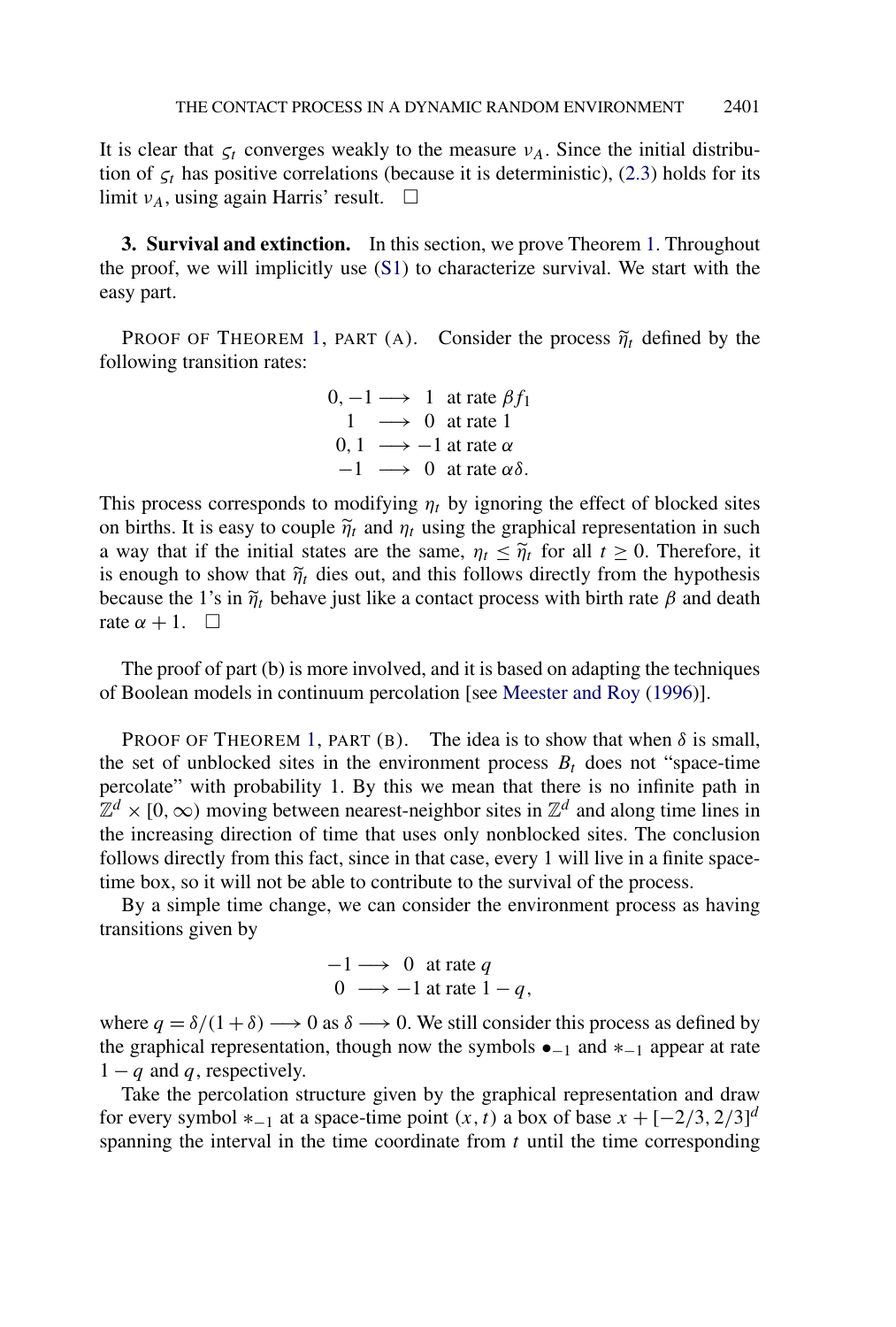#### <span id="page-10-0"></span>2402 D. REMENIK

to the next symbol  $\bullet_{-1}$  (i.e., these boxes span intervals where the sites are not blocked). Then since the environment process is translation invariant, the 0's will almost surely not space-time percolate if and only if

$$
P(|W| = \infty) = 0,
$$

where W denotes the connected component of the union of the boxes that contains the origin at time 0, and  $|\Psi|$  denotes the number of boxes that form this cluster.

To prove (3.1), we compare this continuum percolation structure with a multitype branching process  $X = (X_{n,i})_{n,i \in \mathbb{N}}$ . The first step in the comparison is to stretch all the boxes so that their heights are all integer-valued. It is enough to show that (3.1) holds after this modification, since increasing the heights of the boxes increases the probability of space-time percolation of the unblocked sites. Assume that the origin is not blocked at time 0, and call  $i_0 \in \mathbb{N}$  the (random) height of its associated box. For simplicity, assume further that all the neighbors of the origin are blocked at time 0, the extension to the general case being straightforward. We start defining *X* by saying that the 0th generation has only one member, and it is of type  $i_0$  (i.e.,  $X_{0,j} = 1_{\{i=i_0\}}$ ). The box containing the origin at time 0 is possibly intersected by boxes placed at the 2*d* neighbors of the origin, and these boxes will constitute the children of the initial member: we let  $X_{1,j}$  be the number of boxes of height *j* that intersect the original box. We define the subsequent generations of *X* inductively:  $X_{n+1,j}$  is the number of boxes of height *j* that intersect boxes of the *n*th generation and which have not been counted up to generation *n* − 1. Now let

$$
X^{\infty} = \sum_{n=0}^{\infty} \sum_{i=1}^{\infty} X_{n,i},
$$

and observe that every box in W is counted in  $X^{\infty}$ , so

$$
(3.2) \t\t |W| \le X^\infty
$$

(recall that *X* is constructed from the stretched boxes).

Our goal is to show that  $\mathbb{E}(X^{\infty}) < \infty$ . To achieve this, we will couple *X* with another multitype branching process  $Y = (Y_{n,i})_{n,i \in \mathbb{N}}$ , which we define below. The details of this part can be adapted easily from the proof of Theorem 3.2 in [Meester](#page-28-0) [and Roy](#page-28-0) [\(1996\)](#page-28-0), so we will only sketch the main ideas. Consider a box of height *i* based at  $[x - 2/3, x + 2/3]^d \times \{t\}$ , which we will denote by  $B(x, t, i)$ . The boxes of height *j* that intersect this box must all have bases of the form  $[y - 2/3, y + 2/3] \times$ {*s*} for some *y* at distance 1 of *x* and some  $s \in (0 \vee (t - j), t + i]$ . The number of symbols  $*_{-1}$  appearing in the piece  $\{y\} \times (0 \vee (t - j), t + i]$  of the graphical representation above a given neighbor *y* of *x* is a Poisson random variable with mean  $q[t + i - 0 \vee (t - j)] \leq q[i + j]$ , and each of these symbols corresponds to a box that intersects  $B(x, t, i)$ . Since the probability that any one of these (stretched) boxes is of height *j* is  $p_j = \mathbb{P}(Z \in (j-1, j])$ , where *Z* is an exponential random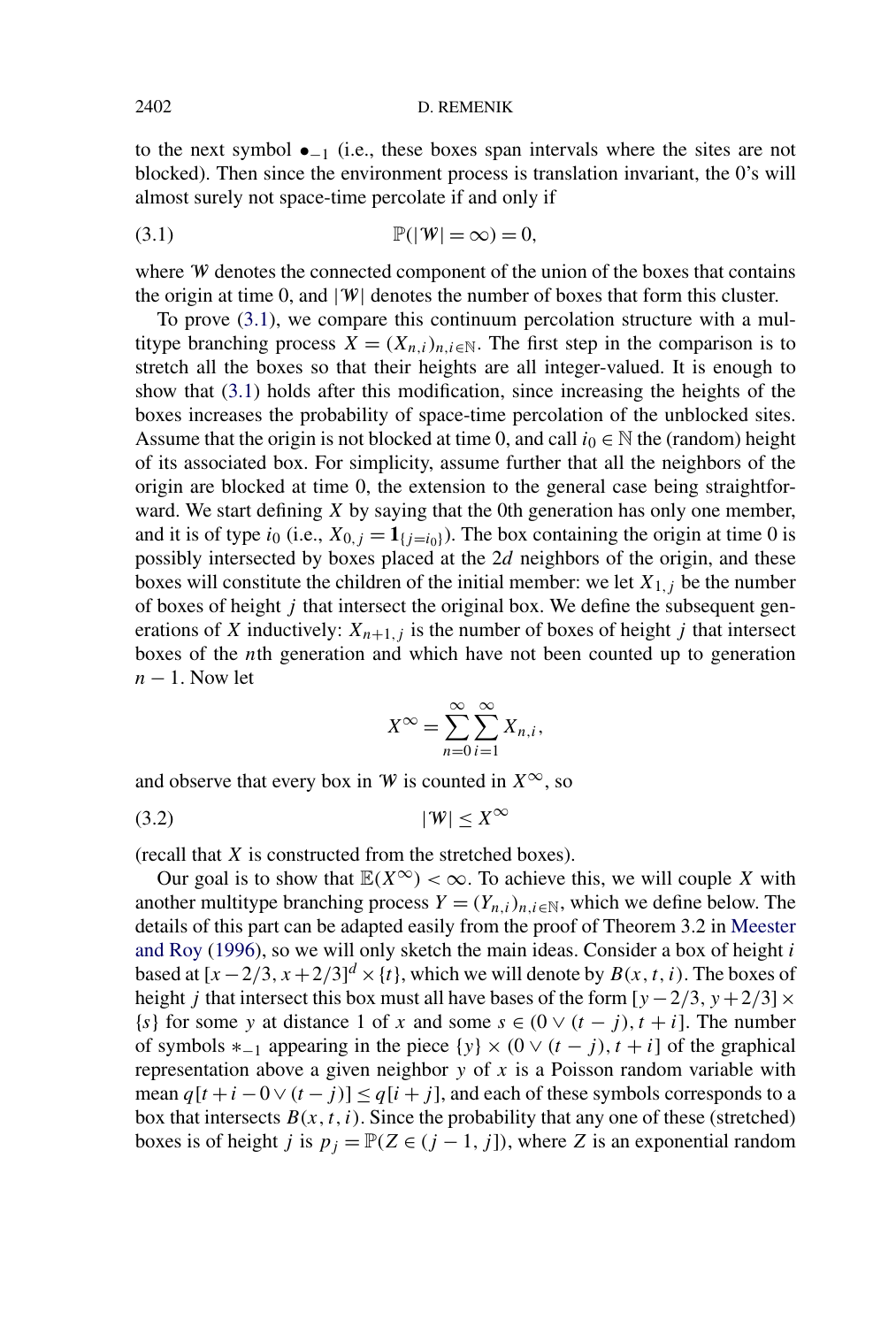variable with rate  $1 - q$ , we deduce that the number of children of  $B(x, t, i)$  of height *j* is a Poisson random variable with mean bounded by

$$
(3.3) \t2dp_jq[i+j] \leq 4dqijp_j,
$$

where we used the fact that  $i + j \leq 2i j$  for positive integers *i* and *j*. Now let *Y* be a multitype branching process where the number of children of type *j* of each individual of type *i* is a Poisson random variable with mean  $4dqijp_j$  ( $Y_{n,i}$  is the number of individuals of type *i* in generation *n*). Then a coupling argument and (3.3) imply that if  $X_{0,i} = Y_{0,i}$  for all  $i \ge 1$  then  $X_{n,i}$  is dominated by  $Y_{n,i}$  for each  $n \geq 0$  and  $i \geq 1$ , and thus

$$
(3.4) \qquad \mathbb{E}(X^{\infty}|X_{0,k}=\mathbf{1}_{\{k=i_0\}})\leq \mathbb{E}\Biggl(\sum_{n=0}^{\infty}\sum_{j=1}^{\infty}Y_{n,j}|Y_{0,k}=\mathbf{1}_{\{k=i_0\}}\Biggr).
$$

To bound this last sum, we recall a standard result in branching processes theory [see, e.g., Chapter V in [Athreya and Ney](#page-27-0) [\(1972\)](#page-27-0)]: the expected number of individuals of type *j* in the *n*th generation of *Y* when starting with one individual of type  $i_0$  is given by

(3.5) 
$$
\mathbb{E}(Y_{n,j}|Y_{0,k}=\mathbf{1}_{\{k=i_0\}})=(M^n)_{i_0,j},
$$

where *M* is the infinite matrix indexed by  $N$  with  $M_{i,j}$  being the expected number of children of type *j* of an individual of type *i*. By definition of *Y*,  $M_{i,j} = 4dqijp_j$ , and from this we get inductively a bound for  $(M^n)_{i_0,j}$ :

$$
(M^n)_{i_0,j} \le (4dq)^n i_0 \mathbb{E}(H^2)^{n-1} \mathbb{P}(H=j)j
$$

for all  $n \geq 1$ , where *H* is a random variable with positive integer values and distribution given by  $\mathbb{P}(H = j) = p_j$ . Using this together with (3.4) and (3.5) gives

$$
\mathbb{E}(X^{\infty}|X_{0,k} = \mathbf{1}_{k=i_0}) \le 1 + i_0 \sum_{n=1}^{\infty} \left( (4dq)^n \mathbb{E}(H^2)^{n-1} \sum_{j=1}^{\infty} p_j j \right)
$$
  
(3.6)  

$$
= 1 + 4dq i_0 \mathbb{E}(H) \sum_{n=0}^{\infty} (4dq \mathbb{E}(H^2))^n.
$$

Observe that *H* is dominated by  $Z + 1$ , so  $\mathbb{E}(H^2) \le \frac{2(2-q)}{(1-q)^2} + 1$ . Hence,

(3.7) 
$$
4dq\mathbb{E}(H^2) \le 4d\left(\frac{2q(2-q)}{(1-q)^2} + q\right) < 1
$$

for sufficiently small  $q$ , and then the last sum in (3.6) converges for such  $q$ . This implies by [\(3.2\)](#page-10-0) that  $\mathbb{E}(|W|) < \infty$ , so  $\mathbb{P}(|W| = \infty) = 0$ .  $\Box$ 

Using (3.7) we can get explicit lower bounds for  $\delta_p$ , but these turn out to be rather small (around 0.02 for  $d = 2$  and 0.01 for  $d = 3$ ).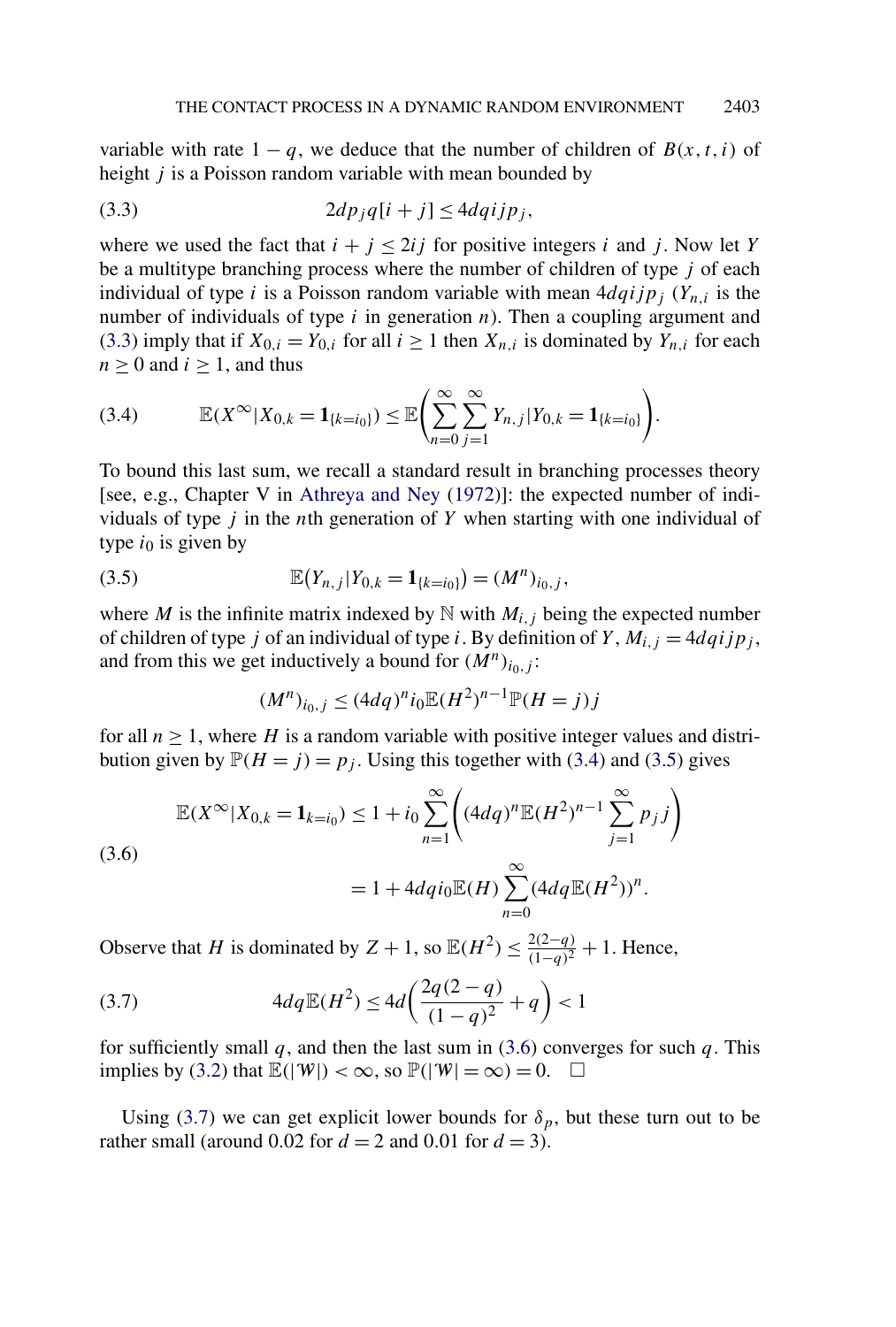#### <span id="page-12-0"></span>2404 D. REMENIK

Before proving the last part of Theorem [1,](#page-2-0) we need to introduce a result from [Broman](#page-28-0) [\(2007\)](#page-28-0). Let  $(J_t, X_t)$  be the process with state space  $\{0, 1\} \times \mathbb{N}$  defined as follows. *J*<sub>0</sub> is a Bernoulli random variable with  $\mathbb{P}(J_0 = 1) = 1 - \mathbb{P}(J_0 = 0) = p$ , and  $X_0 = 0$ . The evolution of the process is given by the following transition rates:

for 
$$
J_t
$$
: 
$$
\begin{cases} 0 \longrightarrow 1 \text{ at rate } \gamma p \\ 1 \longrightarrow 0 \text{ at rate } \gamma (1 - p) \end{cases}
$$
for  $X_t$ :  $k \longrightarrow k + 1$  at rate  $\sigma_0 (1 - J_t) + \sigma_1 J_t$ 

where  $\gamma$ ,  $\sigma_1 > 0$  and  $0 \le \sigma_0 \le \sigma_1$ . In words,  $J_t$  acts as the environment, starting at equilibrium and then flipping between states 0 and 1 independently of  $X_t$ , while  $X_t$ is a sort of Poisson process where the rate depends on  $J_t$ . The next lemma recovers the part of Theorem 1.4 in [Broman](#page-28-0) [\(2007\)](#page-28-0) that is relevant for our purposes. We observe that the original theorem is stated for  $\sigma_0 > 0$ , but the same proof works if  $\sigma_0 = 0$ .

LEMMA 3.1. *Let*

(3.8) 
$$
\overline{\sigma} = \frac{1}{2} [\sigma_0 + \sigma_1 + \gamma - \sqrt{(\sigma_1 - \sigma_0 - \gamma)^2 + 4\gamma (1 - p)(\sigma_1 - \sigma_0)}].
$$

*Then a Poisson process*  $N_t(\overline{\sigma})$  *with rate*  $\overline{\sigma}$  *can be coupled with*  $(J_t, X_t)$  *in such a way that if*  $N_t(\overline{\sigma})$  *has an arrival at time T*, *then so does*  $X_t$ . *Moreover*,  $\overline{\sigma}$  *is the largest rate such that this coupling is possible*.

Recall that we denote

$$
\overline{\lambda}(\alpha,\beta,\delta) = \frac{1}{2} [\beta + \alpha (1+\delta) - \sqrt{(\beta - \alpha (1+\delta))^2 + 4\alpha \beta}].
$$

The following result gives the coupling that we need to prove part (c) of Theorem [1.](#page-2-0) Its proof is very similar to that of Theorem 1.7 in [Broman](#page-28-0) [\(2007\)](#page-28-0); we include here a version based in the graphical representation.

PROPOSITION 3.2. *Let ξt denote the set of occupied sites of a contact process with birth rate*  $\overline{\lambda} = \overline{\lambda}(\alpha, \beta, \delta)$  *and death rate*  $\alpha + 1$ *. Then the processes*  $\eta_t$  *and*  $\xi_t$ *can be coupled in such a way that if*  $\xi_0 \subseteq A_0$ , *then*  $\xi_t \subseteq A_t$  *for all*  $t > 0$ .

PROOF. Consider the graphical representation used to construct  $\eta_t$ . Each time line defines an independent copy of the process  $J_t$  introduced above by identifying symbols  $\bullet_{-1}$  and  $*_{-1}$  with  $J_t$  flipping to 0 and 1, respectively, and setting  $\gamma =$  $\alpha(1 + \delta)$  and  $p = \delta/(1 + \delta)$ . Now consider the collection of arrows emanating from that time line ignoring arrows born at times where the site is blocked. By construction, this collection of arrows defines the arrival times of the process  $X_t$ associated to  $J_t$ , with  $\sigma_0 = 0$  and  $\sigma_1 = \beta$ . By Lemma 3.1, we can construct a Poisson process  $N_t(\overline{\lambda})$  [where  $\overline{\lambda}$  comes from plugging in our parameters in (3.8)]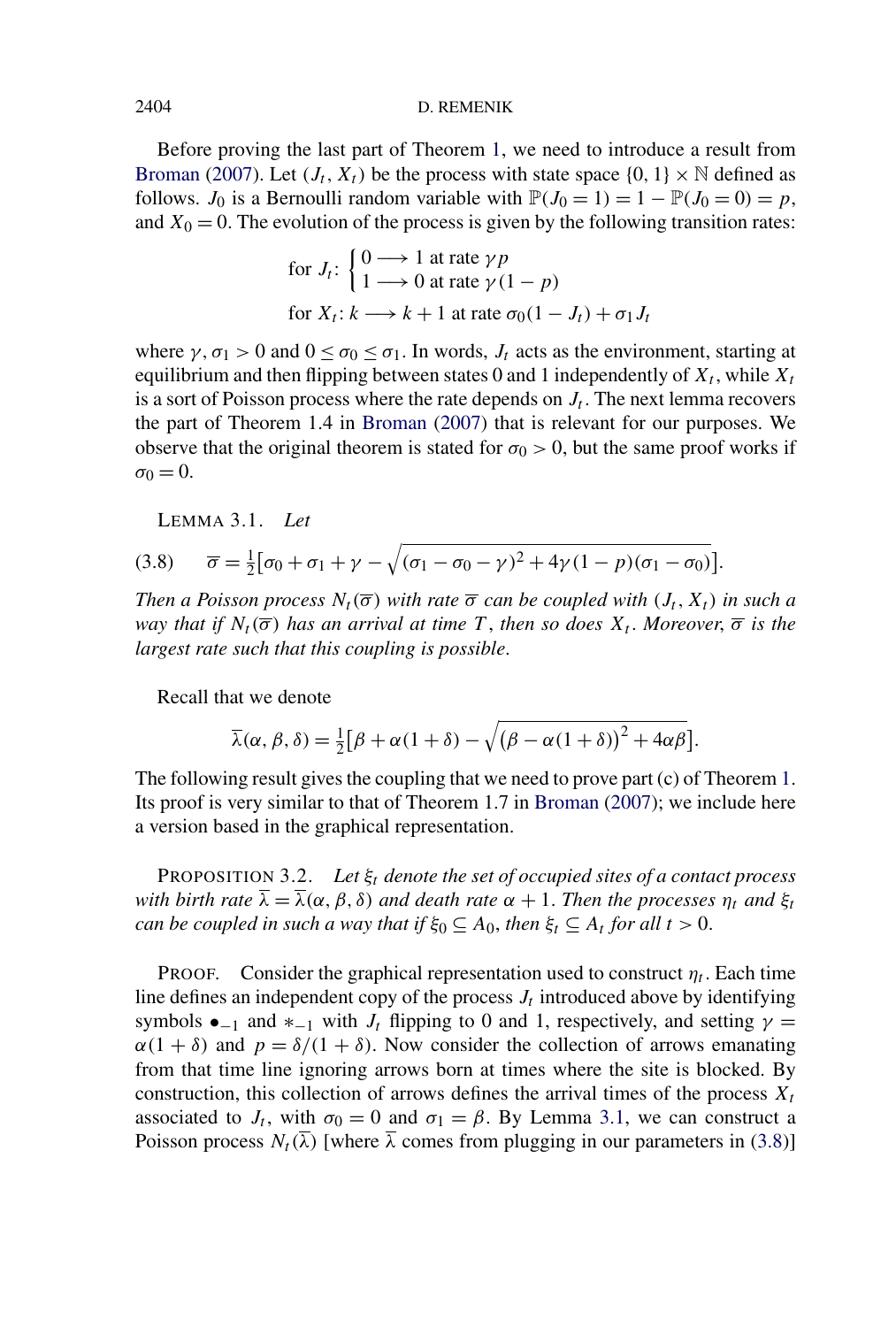<span id="page-13-0"></span>such that if this process has an arrival at time *T* , then there is an arrow at that time for  $n_t$ .

We repeat this construction at each time line, getting an i.i.d. collection of Poisson processes  $(N_t^x(\overline{\lambda}))_{x \in \mathbb{Z}^d}$ , and use this collection of processes and the graphical representation of  $\eta_t$  to construct the graphical representation of  $\xi_t$ : for each arrival time of  $N_t^x(\overline{\lambda})$  put an arrow at that time from x to the site pointed by the corresponding arrow in the graphical representation of  $\eta_t$ , and for each symbol  $*_1$  and each symbol  $\bullet_{-1}$  for  $\eta_t$  put a death symbol for  $\xi_t$ . It is easy to see that this construction gives a graphical representation for the desired contact process  $\xi_t$ . Moreover, since only the arrows at nonblocked sites can carry births of 1's for  $\eta_t$ , the construction gives a coupling that satisfies the desired monotonicity property. These facts can be checked exactly as in the proof of Theorem 1.7 of [Broman](#page-28-0) [\(2007\)](#page-28-0) (there the processes  $Y_t$  and  $Y'_t$  correspond to  $A_t$  and  $\xi_t$ ).  $\Box$ 

The proof of the remaining part of Theorem [1](#page-2-0) is now straightforward.

PROOF OF THEOREM [1,](#page-2-0) PART (C). Since  $\frac{\lambda(\alpha,\beta,\delta)}{\alpha+1} > \lambda_c$  implies that the contact process  $\xi_t$  with birth rate  $\overline{\lambda}(\alpha, \beta, \delta)$  and death rate  $\alpha + 1$  survives, the coupling achieved in Proposition [3.2](#page-12-0) gives the survival of  $\eta_t$ .  $\Box$ 

**4. Block construction.** The aim of this section is to establish "block conditions" concerning the process in a finite space-time box that guarantee survival. This was first done in [Bezuidenhout and Grimmett](#page-27-0) [\(1990\)](#page-27-0). Here we will follow closely Section I.2 of [Liggett](#page-28-0) [\(1999\)](#page-28-0), together with the corrections to the book that can be found in the author's website.

Before getting started with the block construction, we need to obtain the equiv-alent condition for survival mentioned in the [Introduction,](#page-0-0) which says that  $\eta_t$  survives if and only if the following condition holds:

The process started with a single 1 at the origin and everything (S2) Fine process statical with a single 1 at all times with positive probability.

The sufficiency of this condition is a consequence of [\(S1\)](#page-8-0) and attractiveness. The necessity will be a consequence of the following stronger result, which is precisely what we will need in the proof of Lemma [4.2](#page-17-0) below. Let  $\chi_A$  denote the probability measure on X that assigns mass 1 to the configuration  $\eta$  with  $\eta|_A \equiv 1$ ,  $\eta|_{A^c} \equiv -1$ .

**LEMMA 4.1.** *Suppose that the process survives. Then for any*  $\sigma > 0$  *there is a positive integer n such that*

$$
\mathbb{P}^{\chi_{[-n,n]^d}}(A_t \neq \varnothing \,\forall t \geq 0) > 1 - \sigma^2.
$$

To obtain (S2) from this result observe that the process started with a single 1 at the origin has  $[-n, n]^d$  fully occupied by time 1 with some positive probability,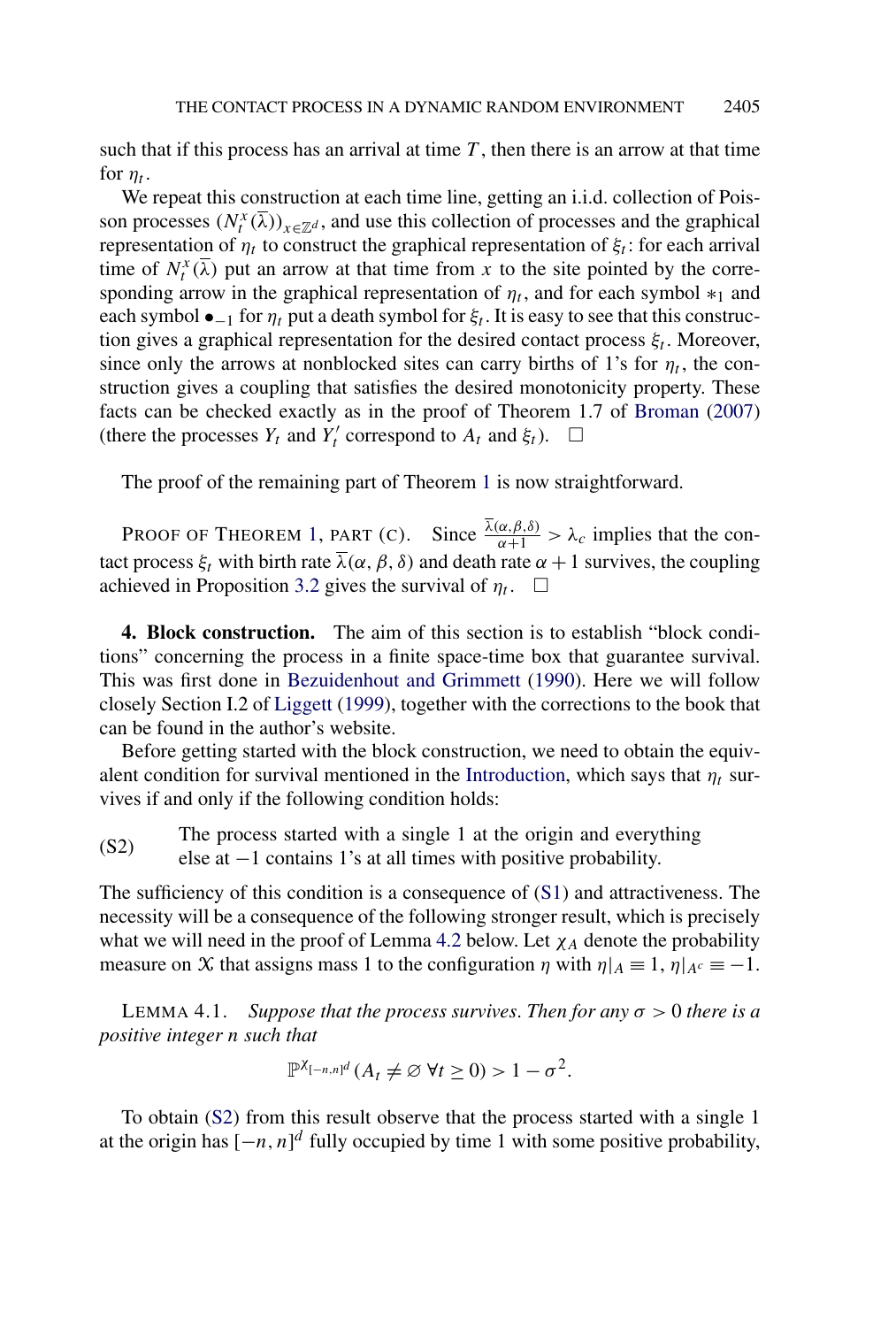#### <span id="page-14-0"></span>2406 D. REMENIK

so we can use the strong Markov property and attractiveness to restart the process at time 1 starting from  $\chi_{[-n,n]^d}$  and obtain  $\mathbb{P}^{\chi_{0}}(A_t \neq \emptyset \ \forall t \geq 0) > 0$ . Observe that the lemma is a simple consequence of duality when the initial condition for  $\eta_t$  is *v*<sub>[−*n,n*]<sup>*d*</sup> instead of  $\chi$ <sub>[−*n,n*]</sub>*d*. Indeed, using [\(2.2\)](#page-7-0) with  $D = \mathbb{Z}^d$  gives</sub>

$$
\lim_{n \to \infty} \mathbb{P}^{\nu_{[-n,n]^d}}(A_t \neq \varnothing \ \forall t \geq 0) = \lim_{n \to \infty} \lim_{t \to \infty} \mathbb{P}^{\nu_{[-n,n]^d}}(A_t \neq \varnothing)
$$
\n
$$
= \lim_{n \to \infty} \lim_{t \to \infty} \mathbb{P}^{\nu_{\mathbb{Z}^d}}(A_t \cap [-n, n]^d \neq \varnothing)
$$
\n
$$
= \lim_{n \to \infty} \overline{\nu}\big(\{(E, F) : E \cap [-n, n]^d \neq \varnothing\}\big)
$$
\n
$$
= \overline{\nu}\big(\{(E, F) : E \neq \varnothing\}\big).
$$

This last probability is 1 when  $\eta_t$  survives, so in this case given any  $\varepsilon > 0$  we can choose a positive integer *m* such that

(4.1) 
$$
\mathbb{P}^{\nu_{[-m,m]^d}}(A_t \neq \emptyset \ \forall t \geq 0) > 1 - \varepsilon.
$$

Recall that in Proposition [2.1](#page-6-0) we showed that the limit distributions of the processes started at  $\chi_{\mathbb{Z}^d}$  and at  $\nu_{\mathbb{Z}^d}$  are the same. It is then reasonable to expect that the asymptotic behavior as  $t \to \infty$  of the process started at  $\chi_{[-n,n]^d}$  is similar to that of the process started at  $v_{[-n,n]^d}$ , at least for large enough *n*. This idea will allow us to derive the lemma from (4.1).

PROOF OF LEMMA [4.1.](#page-13-0) Let  $\varepsilon > 0$  and choose *m* to be the positive integer obtained in (4.1). To extend this inequality to the process started at  $\chi_{[-n,n]^d}$ , we will consider two copies of the process  $\eta_t^1$  and  $\eta_t^2$  coupled using the graphical representation, with  $\eta_t^1$  started at  $v_{[-m,m]^d}$  and  $\eta_t^2$  at  $\chi_{[-n,n]^d}$  for some large  $n > m$ . For simplicity, we will write  $Q(k) = [-k, k]^d$ .

We want to obtain a space-time cone growing linearly in time such that  $\bigcup_{t\geq 0} \{t\} \times A_t^{\nu_{Q(m)}}$  is contained in that cone with high probability. To achieve this, we compare  $A_t^{v_{Q(m)}}$  with a branching random walk  $Z_t$  with branching rate  $\beta/(2d)$ and no deaths [i.e., each particle in  $Z_t$  gives birth to a new particle at each neighbor at rate  $\beta/(2d)$ , and multiple particles per site are allowed]. Let  $\{p_t(x, y)\}_{x,y\in\mathbb{Z}^d}$ be the transition probabilities of a simple random walk in  $\mathbb{Z}^d$  that moves to each neighbor at rate  $\beta/(2d)$  and let  $C_t$  be the set-valued process given by

$$
C_t = \{x \in \mathbb{Z}^d : Z_t(x) > 0\}.
$$

For  $D \subseteq \mathbb{Z}^d$ ,  $Z_t^D$  and  $C_t^D$  will denote the processes started with all sites in *D* occupied by one particle and no particles outside *D*. It is not hard to see that for any *t* > 0 and any  $x \in \mathbb{Z}^d$ ,

$$
\mathbb{E}\big(Z_t^{\{0\}}(x)\big) = e^{\beta t} p_t(0,x)
$$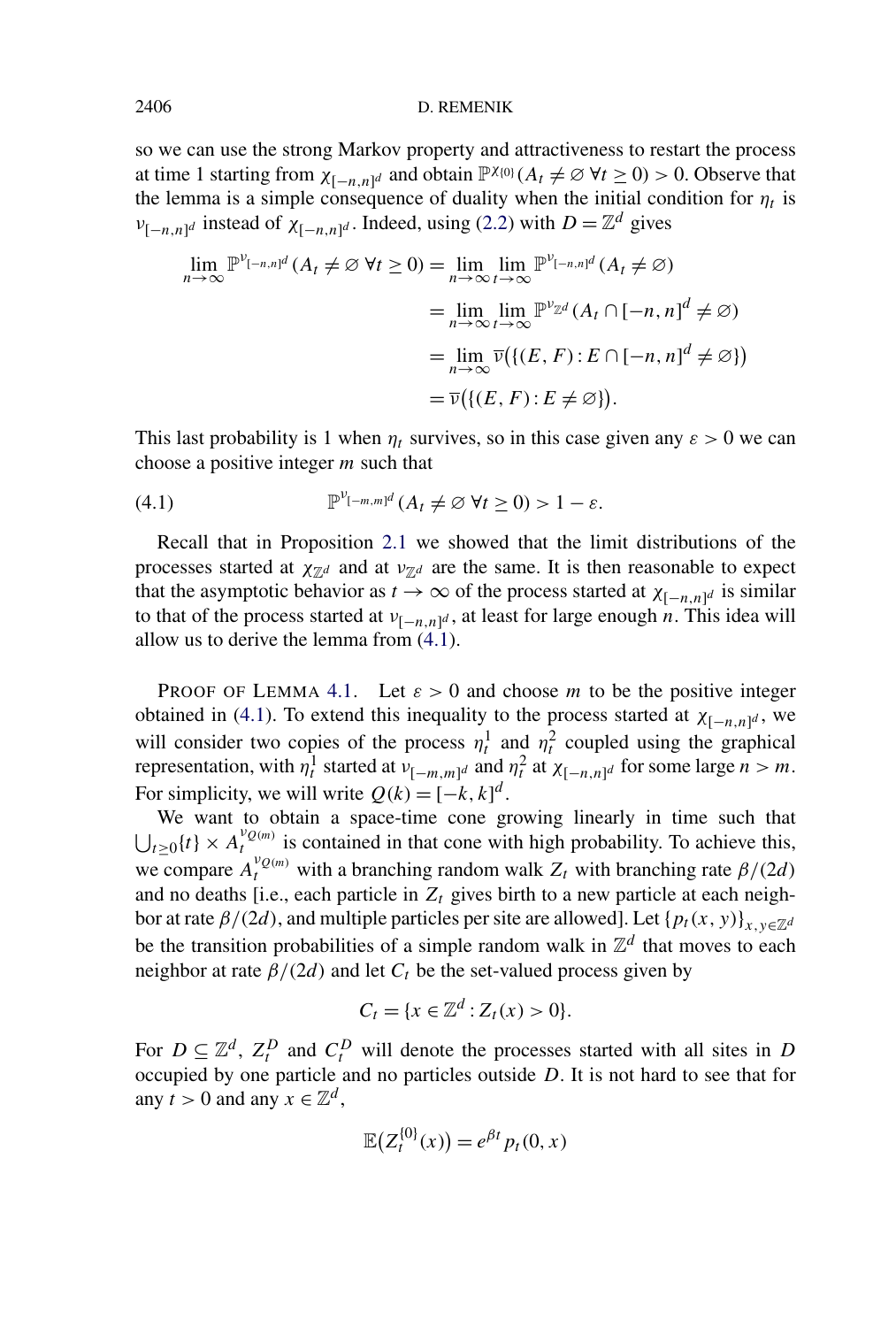<span id="page-15-0"></span>[see, e.g., the proof of Proposition I.1.21 in [Liggett](#page-28-0) [\(1999\)](#page-28-0)]. Therefore, for any  $D \subseteq \mathbb{Z}^{\bar{d}}$ ,

$$
\mathbb{E}(|C_t^{00} \cap D^c|) \leq \sum_{x \notin D} \mathbb{E}(Z_t^{00}(x)) = e^{\beta t} \sum_{x \notin D} p_t(0, x).
$$

From this we get that if  $k > m$  and  $c > 0$  then

$$
(4.2) \qquad \mathbb{E}(|C_t^{\mathcal{Q}(m)} \cap \mathcal{Q}(k+ct)^c|) \le (2m+1)^d e^{\beta t} \sum_{\|x\|_{\infty} > k-m+ct} p_t(0,x).
$$

Now if  $X_t$  is the one dimensional random walk starting at 0 and moving to each neighbor at rate *β/(*2*d)*, Chebyshev's inequality gives

$$
\mathbb{P}(|X_t| > k - m + ct) = 2\mathbb{P}(X_t - k + m - ct > 0)
$$
  
\n
$$
\leq 2\mathbb{E}(e^{X_t - k + m - ct}) = 2e^{-(k - m)}e^{-ct + (\beta/2d)(e + e^{-1} - 2)t}.
$$

The last equality can be obtained by seeing  $X_t$  as the difference between two independent Poisson random variables, each with mean *(βt)/(*2*d)*, and using the fact that the moment generating function of a Poisson random variable *Y* with mean *λ* is  $\mathbb{E}(e^{sY}) = e^{\lambda(e^{s}-1)}$ . Applying this bound to each coordinate of the *d*-dimensional walk, we get that

$$
\sum_{\|x\|_{\infty} > k-m+ct} p_t(0, x) \le d \mathbb{P}(|X_t| > k-m+ct)
$$
  

$$
\le 2de^{-(k-m)} e^{-ct + (\beta/2d)(e+e^{-1}-2)t},
$$

and then using  $(4.2)$ , we deduce that *c* can be taken large enough so that

$$
\mathbb{E}(|C_t^{Q(m)} \cap Q(k+ct)^{c}|) \le 2d(2m+1)^{d}e^{-(k-m)}e^{-t}.
$$

Observe that, by the definition of  $Z_t$ , the process  $A_t^{\nu_Q(m)}$  is dominated by  $C_t^{Q(m)}$ , so the last bound implies that

$$
\mathbb{E}\left(\int_0^\infty |A_t^{\nu_{Q(m)}} \cap Q(k+ct)^c| dt\right) \leq \int_0^\infty \mathbb{E}\left(|C_t^{Q(m)} \cap Q(k+ct)^c|\right) dt
$$
\n
$$
\leq 2d(2m+1)^d e^{-(k-m)}.
$$

We can use this inequality to estimate the probability that  $A_t \subseteq Q(k+1+ct)$  for all  $t \geq 0$ . Observe that if  $x \in A_t \cap Q(k+1+ct)^c$ , the particle at *x* survives at least until time  $t + 2/c$  with probability  $e^{-2\alpha(1+\delta)/c}$ , and thus  $x \in A_s \cap Q(k + cs)^c$  for all  $s \in [t + 1/c, t + 2/c]$  with at least that probability. We deduce that

$$
\mathbb{E}^{\nu_{Q(m)}}\left(\int_0^\infty |A_t \cap Q(k+ct)^c| dt\right)
$$
  
\n
$$
\geq \mathbb{P}^{\nu_{Q(m)}}\left(A_t \cap Q(k+1+ct)^c \neq \emptyset \text{ for some } t \geq 0\right) e^{-2\alpha(1+\delta)/c} \frac{1}{c}.
$$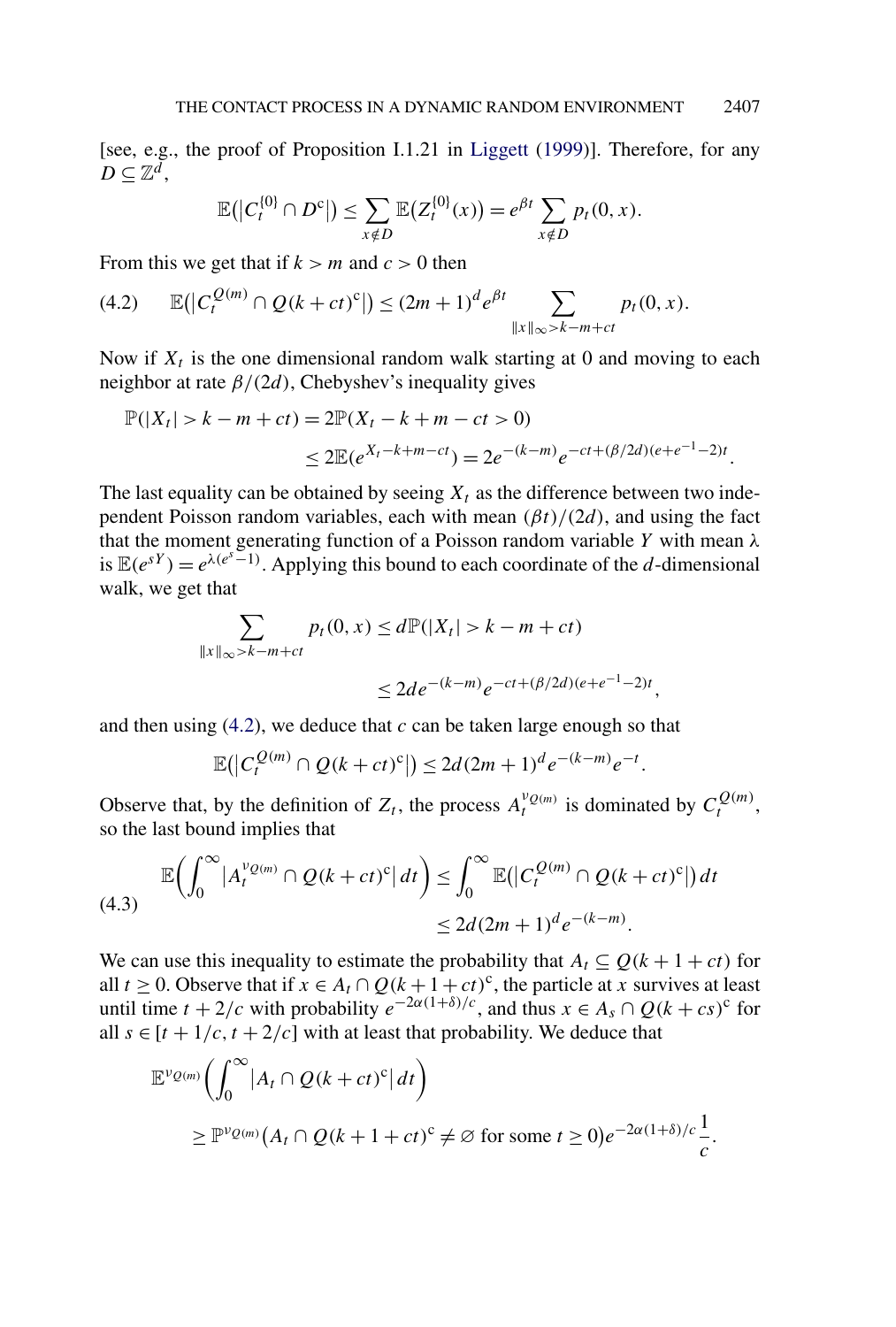Therefore, if we let

$$
G_1 = \{A_t^1 \subseteq Q(k+1+ct) \,\forall t \ge 0\},\
$$

(where  $A_t^1$  denotes the set of 1's in the process  $\eta_t^1$  started at  $v_{Q(m)}$ ), we can use this bound together with [\(4.3\)](#page-15-0) to get

$$
\mathbb{P}(G_1^c) \le 2cd(2m+1)^d e^{2\alpha(1+\delta)/c} e^{-(k-m)}.
$$

Choosing now *k* large enough yields

(4.4) P*(*G1*) >* 1 − *ε.*

Now take  $n > k$ ,  $T > 0$ , let  $(t - T)^{+} = (t - T) \vee 0$ , and call  $G_2$  the event that on the space-time region  $\bigcup_{t \geq 0} \{t\} \times Q(n + c(t - T)^+)$  the environment for  $\eta_t^2$ dominates the environment for  $\eta_t^1$  [with respect to the order [\(1.1\)](#page-1-0)]:

$$
G_2 = \{B_t^2 \subseteq B_t^1 \text{ on } Q(n + c(t - T)^+) \ \forall t \ge 0\}.
$$

We want this space-time region to contain the region defining  $G_1$ , so we let  $T =$  $(n - k - 1)/c$ .

Observe that, since we are coupling the processes using the canonical coupling given by the graphical representation, once the environment is equal for both process at a given site, it stays equal at that site from that time on. In particular,  $B_t^2$  dominates  $B_t^1$  on  $Q(n)$  for all  $t \ge 0$ . For any other site, any symbol  $\bullet_{-1}$  or  $*_{-1}$ leaves the environment equal for both process. Therefore,

$$
\mathbb{P}(G_2^c) \le \sum_{x \notin Q(n)} \mathbb{P}(\text{no } \bullet_{-1} \text{ or } *_{-1} \text{ at } x \text{ by time } T + (\|x\|_{\infty} - n)/c)
$$
  
= 
$$
\sum_{j > n} |Q(j) \setminus Q(j-1)|e^{-\alpha(1+\delta)(T+(j-n)/c)}
$$
  

$$
\le e^{\alpha(1+\delta)(k+1)/c} \sum_{j > n} (2j+1)^d e^{-\alpha(1+\delta)j/c}.
$$

By taking *n* large enough, we obtain

(4.5)  $\mathbb{P}(G_2) > 1 - \varepsilon$ .

Finally, let

$$
G_3 = \{A_t^1 \neq \varnothing \,\forall t \geq 0\}.
$$

By [\(4.1\)](#page-14-0),  $\mathbb{P}(G_3) > 1 - \varepsilon$ . Observe that on the event  $G_1 \cap G_2 \cap G_3$ ,  $\eta_t^2$  contains 1's at all times with probability 1. Therefore,

$$
\mathbb{P}^{\chi_{[-n,n]^d}}(A_t \neq \varnothing \ \forall t \geq 0) \geq \mathbb{P}(G_1 \cap G_2 \cap G_3)
$$
  
\n
$$
\geq 1 - \mathbb{P}(G_1^c) - \mathbb{P}(G_2^c) - \mathbb{P}(G_3^c)
$$
  
\n
$$
> 1 - 3\varepsilon,
$$

<span id="page-16-0"></span>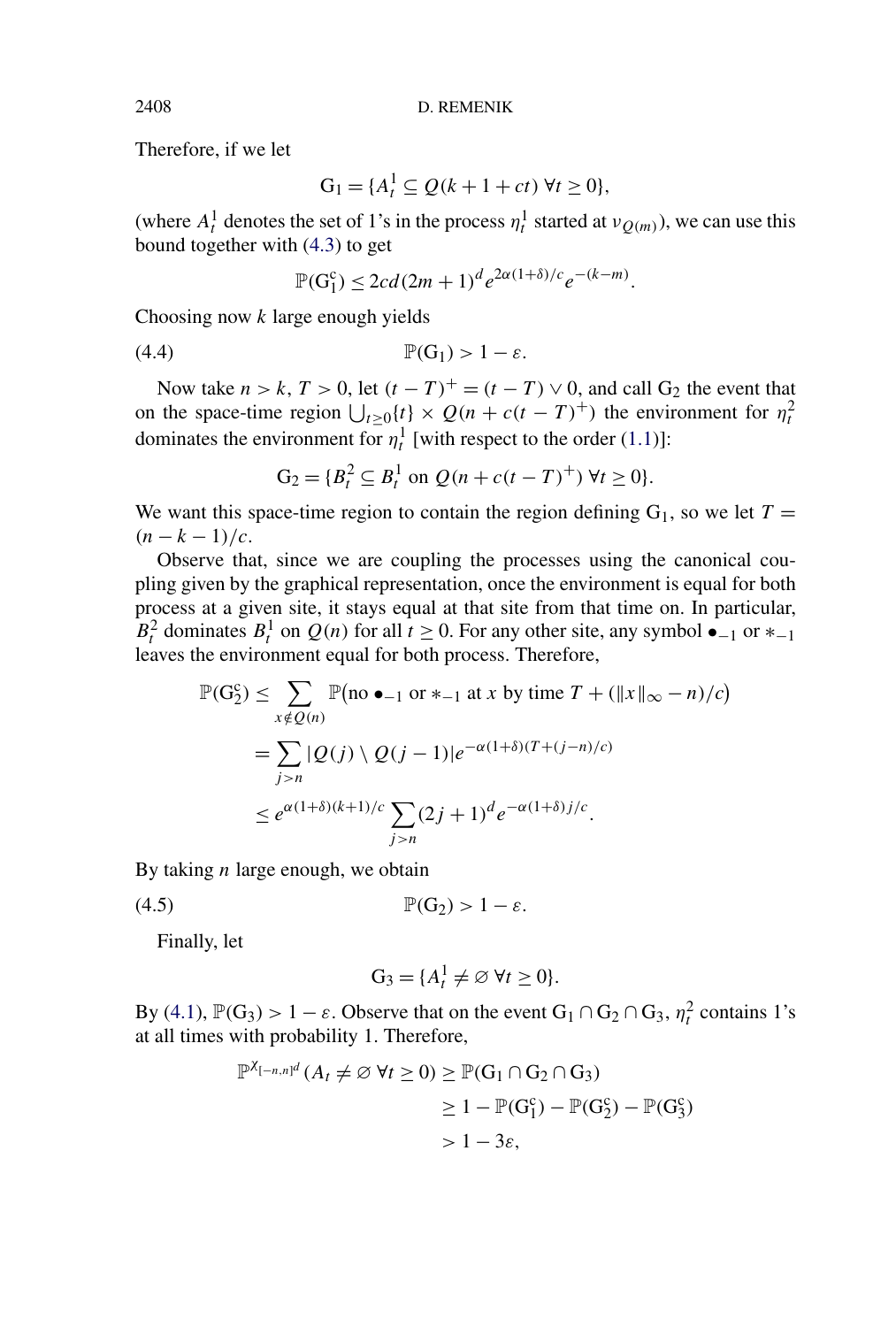<span id="page-17-0"></span>and choosing  $\varepsilon$  small enough we get the result.  $\Box$ 

In the following lemma, we combine and extend for our process the results in [Liggett](#page-28-0) [\(1999\)](#page-28-0) that lead to the block conditions. Consider the process  $L\eta_t$ , for *L* > 0, where no births are allowed outside of  $(-L, L)^d$ . Define *N*+*(L,T)* to be the maximal number of space-time points in

$$
S_{+}(L, T) = \{(x, s) \in (\{L\} \times [0, L)^{d-1}) \times [0, T] : x \in {}_{L}A_{s}\}
$$

such that each pair of these points having the same spatial coordinate have their time coordinates at distance at least 1.

**LEMMA 4.2.** *Suppose that the process survives. Then for any*  $\sigma > 0$ *, there is a positive integer n satisfying the following*: *For any given pair of positive integers N and M*, *there are choices of a positive integer L and a positive real number T such that*

(4.6a) 
$$
\mathbb{P}^{\chi_{[-n,n]^d}}(|L A_T \cap [0,L)^d| > N) \ge 1 - \sigma^{2^{-d}}
$$

*and*

(4.6b) 
$$
\mathbb{P}^{\chi_{[-n,n]^d}}(N_+(L,T) > M) \geq 1 - \sigma^{2^{-d}/d}.
$$

PROOF. By Lemma [4.1,](#page-13-0) we can choose a large enough integer *n* such that

$$
(4.7) \t\t\t\t\mathbb{P}^{\chi_{[-n,n]^d}}(A_t \neq \varnothing \ \forall t \geq 0) > 1 - \sigma^2.
$$

Having this, the proof of the lemma is a simple adaptation of the corresponding proofs for the contact process. To avoid repetition of published results, we will explain the main ideas involved and why the original proofs still work with the random environment, but refer the reader to Section I.2 of [Liggett](#page-28-0) [\(1999\)](#page-28-0) for the details.

We claim the following: For any finite  $A \subseteq \mathbb{Z}^d$  and any  $N \ge 1$ ,

(4.8) 
$$
\lim_{t \to \infty} \lim_{L \to \infty} \mathbb{P}^{\chi_A}(|L A_t| \geq N) = \mathbb{P}^{\chi_A}(A_t \neq \varnothing \ \forall t \geq 0).
$$

To see that this is true, we observe that

$$
\lim_{L\to\infty}\mathbb{P}^{\chi_A}(|_L A_t|\geq N)=\mathbb{P}^{\chi_A}(|A_t|\geq N)
$$

and then argue that, conditioned on survival,  $|A_t| \rightarrow \infty$  as  $t \rightarrow \infty$  with probability 1. This follows from the easy fact that there is an  $\varepsilon_N > 0$  such that if  $|A| \le N$ then the process started with 1's at *A* becomes extinct with probability at least  $\varepsilon_N$ , so

$$
\mathbb{P}^{\chi_A}(0<|A_t|\leq N)\varepsilon_N\leq \mathbb{P}^{\chi_A}(t<\tau<\infty)\underset{t\to\infty}{\longrightarrow}0.
$$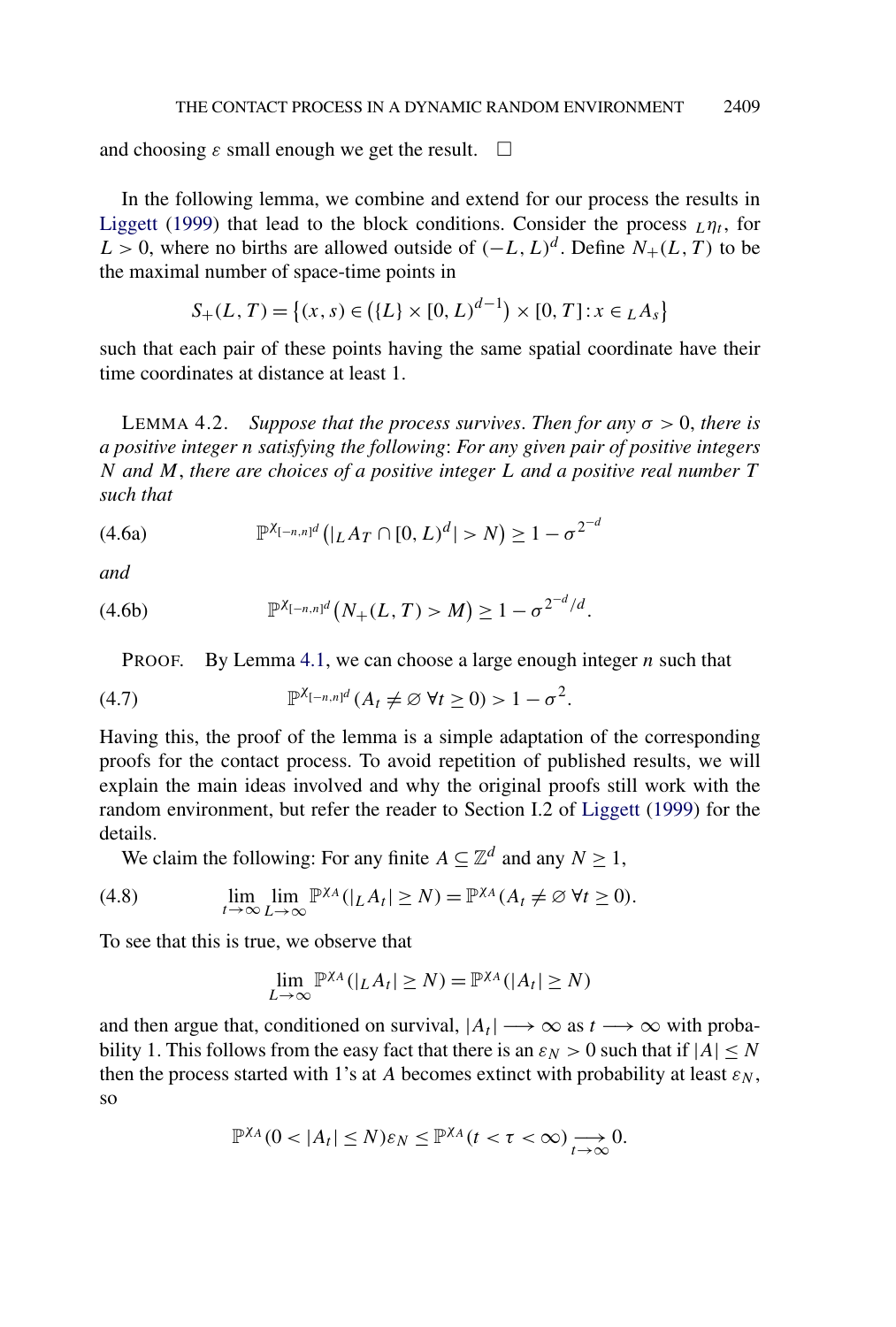<span id="page-18-0"></span>The next step is to use positive correlations to localize estimates on the cardinality of  $L A_t$  to a specific orthant of  $\mathbb{Z}^d$ : For every  $N \ge 1$  and  $L \ge n$ ,

$$
(4.9) \qquad \mathbb{P}^{\chi_{[-n,n]^d}}\big(|L A_t \cap [0,L)^d| \leq N\big) \leq \big[\mathbb{P}^{\chi_{[-n,n]^d}}(|L A_t| \leq 2^d N)\big]^{2^{-d}}.
$$

This relation follows easily from the positive correlations result in Lemma [2.3,](#page-8-0) and its proof is identical the proof of Proposition I.2.6 in [Liggett](#page-28-0) [\(1999\)](#page-28-0).

Observe that [\(4.7\)](#page-17-0), [\(4.8\)](#page-17-0) and (4.9) together suffice to obtain [\(4.6a\)](#page-17-0). The preceding arguments can be modified to obtain similar estimates for  $N_{+}(L, T)$ , which in turn give [\(4.6b\)](#page-17-0). The only detail remaining is getting the same *L* and *T* to work for both inequalities. This is done by obtaining sequences  $L_j \nearrow \infty$  and  $T_j \nearrow \infty$  such that [\(4.6a\)](#page-17-0) holds with  $L = L_j$  and  $T = T_j$  for every  $j \ge 1$ , and then adapting the arguments above to show that [\(4.6b\)](#page-17-0) must hold for some pair  $(L_j, T_j)$ . We refer the reader to the proof of Theorem I.2.12 in Liggett's book for the details on how this is achieved, and remark that the argument depends only on properties such as positive correlations and the Feller property which are available both for  $\eta_t$  and the contact process.  $\Box$ 

We state now the block conditions that are equivalent to the survival of the process.

**THEOREM 4.3.** *The process survives if and only if for any given*  $\varepsilon > 0$  *there are positive integers n and L and a positive real number T such that the following conditions* (BC) *are satisfied*:

(BC1) 
$$
\mathbb{P}^{\chi_{[-n,n]^d}}(L+2nA_{T+1}\supseteq x+[-n,n]^d
$$
 for some  $x\in[0,L)^d)>1-\varepsilon$ 

*and*

$$
\mathbb{P}^{\chi_{[-n,n]^d}}\left(\underline{L+2n}A_{t+1}\supseteq x+[-n,n]^d \text{ for some } 0\leq t\leq T\right)
$$
\n(BC2)

\nand some  $x \in \{L+n\} \times [0,L)^{d-1}\big) > 1-\varepsilon.$ 

Observe that these conditions correspond exactly to the conditions in Theorem I.2.12 of [Liggett](#page-28-0) [\(1999\)](#page-28-0). This will allow us to borrow the arguments from Liggett's book to prove that (BC) implies survival for  $\eta_t$ . The reason why we need the conditions (BC) starting  $\eta_t$  from  $\chi_{[-n,n]^d}$  is because the proof of their sufficiency for survival (as well as their use in the proof of Theorem [2\)](#page-4-0) demands obtaining repeatedly cubes fully occupied by 1's and, at each step, restarting the process at the lowest possible configuration having those cubes fully occupied.

PROOF OF THEOREM 4.3. The proof uses the exact same arguments as those in the proofs of Theorems I.2.12 and I.2.23 in [Liggett](#page-28-0) [\(1999\)](#page-28-0). As before, we will only make some remarks and refer the reader to Liggett's book for the details.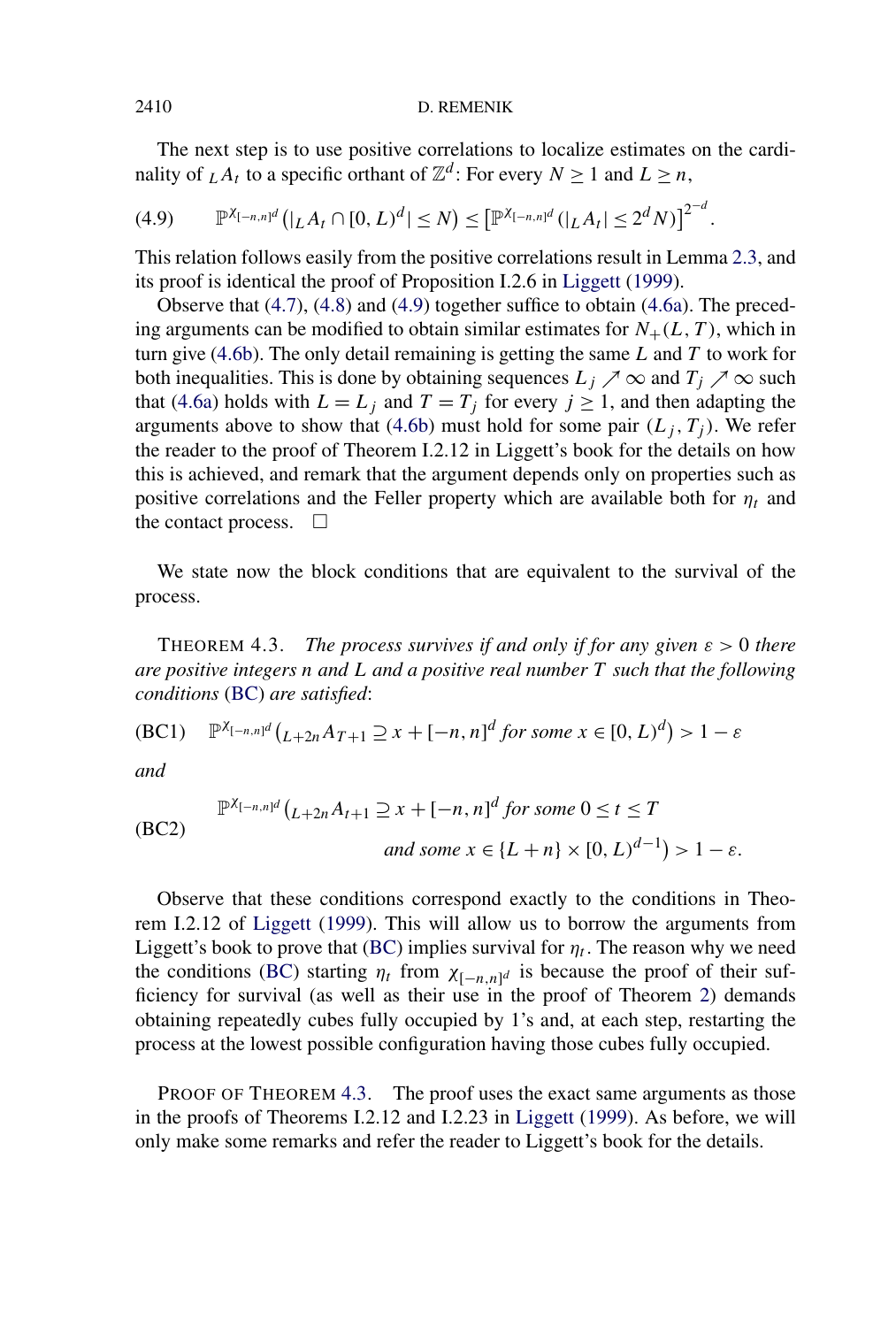<span id="page-19-0"></span>The necessity of [\(BC\)](#page-18-0) follows from Lemma [4.2,](#page-17-0) by choosing the quantities *N* and *M* to be large enough to produce the desired boxes filled with 1's.

For the sufficiency of [\(BC\)](#page-18-0), attractiveness and [\(S2\)](#page-13-0) imply that it is enough to show that for some  $n > 0$  the process started at  $\chi_{[-n,n]^d}$  contains 1's at all times (by using, as above, the fact that for any given  $n > 0$  the process started at  $\chi_{\{0\}}$ has  $[-n, n]^d$  fully occupied by time 1 with some positive probability). The proof of this fact relies on starting with a large enough cube fully occupied by 1's and then moving its center in an appropriate way. This is used to compare the process with supercritical oriented site percolation, and conclude that such boxes exist for all times with positive probability.  $\Box$ 

The following consequence of Theorem [4.3](#page-18-0) is obtained in the same way as for the contact process, see Theorem I.2.25 in [Liggett](#page-28-0) [\(1999\)](#page-28-0) for the details.

COROLLARY 4.4. If 
$$
\beta = \beta_c(\alpha, \delta)
$$
 or  $\delta = \delta_c(\alpha, \beta)$ , then the process dies out.

**5. Complete convergence.** We are ready now to use the block construction of Section [4](#page-13-0) to prove Theorem [2.](#page-4-0) The key step in the proof will be to obtain the result in the special case where the initial distribution  $\mu$  is a probability measure of the form  $v_A$ , in which case we can use duality.

PROPOSITION 5.1. For every 
$$
A \subseteq \mathbb{Z}^d
$$
,  
\n
$$
\eta_t^{\nu_A} \Longrightarrow \mathbb{P}^{\nu_A}(\tau < \infty) \underline{\nu} + \mathbb{P}^{\nu_A}(\tau = \infty) \overline{\nu}.
$$

To prove the proposition, we need a preliminary lemma. Both the proof of the proposition and this lemma are inspired by the proof Theorem 2 in [Durrett and](#page-28-0) [Møller](#page-28-0) [\(1991\)](#page-28-0).

We will denote by  $\mathbb{P}^{\nu_A,\nu_C}$  the probability measure associated to starting the process at  $v_A$  and its dual at  $v_C$ , using the same realization of the graphical representation, as explained in Section [2.2.](#page-6-0)

LEMMA 5.2. *For every finite*  $C \subseteq \mathbb{Z}^d$  *and every*  $\varepsilon > 0$ , *if r is a positive real number and s is large enough*, *then*

$$
\left| \mathbb{P}^{\nu_A, \nu_C} \left( \tau > \frac{s}{2}, \hat{A}_r^{r+s} \neq \varnothing, \hat{B}_0^{r+s} \cap D \neq \varnothing \right) \right|
$$
  
- 
$$
\mathbb{P}^{\nu_A} \left( \tau > \frac{s}{2} \right) \mathbb{P}^{\nu_C} (\hat{A}_r^r \neq \varnothing, \hat{B}_0^r \cap D \neq \varnothing) \right| < \varepsilon.
$$

Observe that for the (ordinary) contact process, the forward process and the dual are independent when they run on nonoverlapping time intervals, so this fact is trivial and holds with *s/*2 replaced by *s*.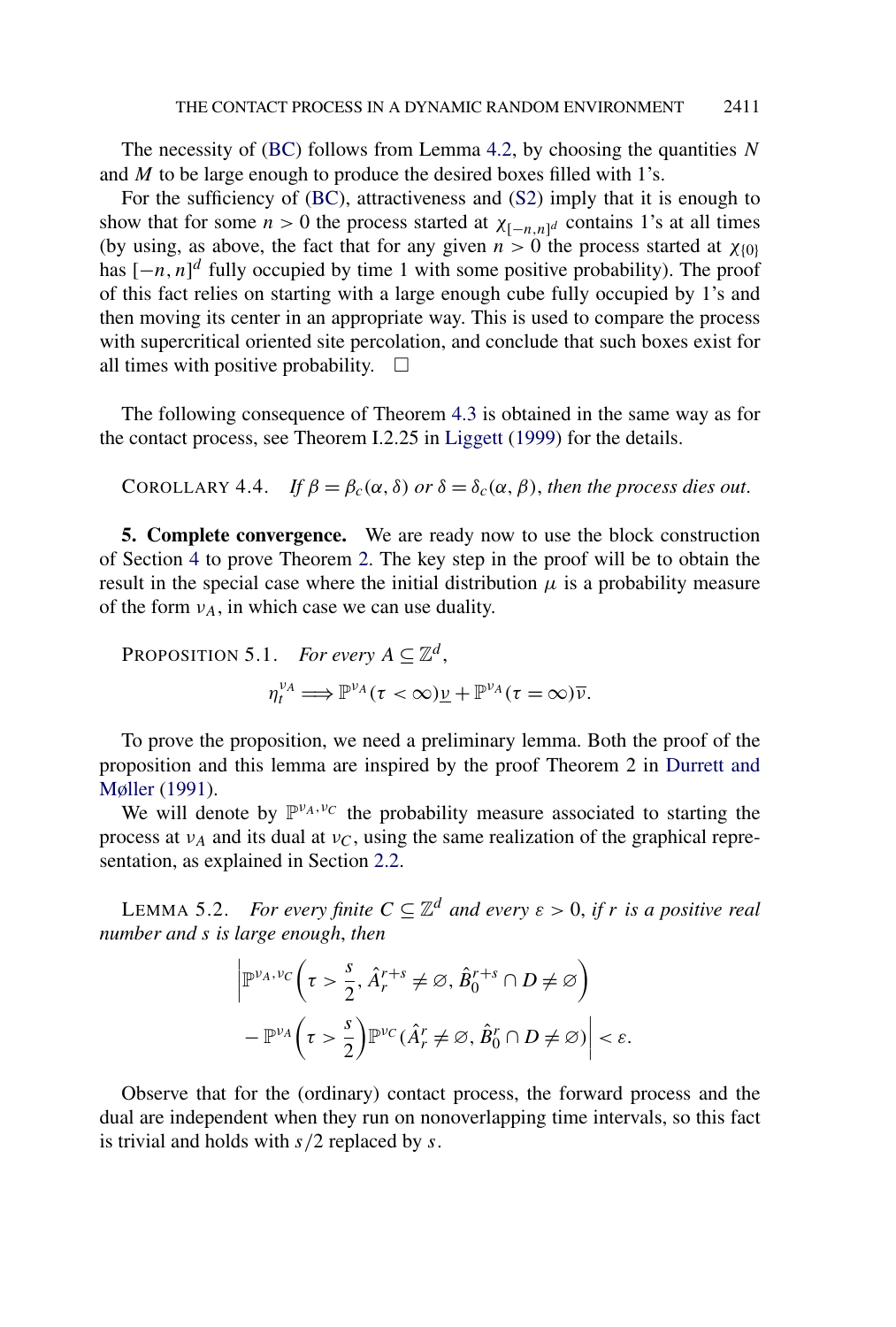#### 2412 D. REMENIK

PROOF OF LEMMA [5.2.](#page-19-0) Given *r* and  $\varepsilon$ , there is a  $q = q(|C|)$  such that every dual active path in  $(\hat{\eta}_u^{v_C, r})_{0 \le u \le r}$  stays inside  $C + [-q, q]^d$  with probability at least  $1 - \varepsilon$ . To see this, observe that the number of particles in all such dual active paths is dominated by  $X_r$ , where  $(X_r)_{r>0}$  is a branching process starting with  $|C|$  particles and with birth rate *β* and death rate 0 (we are ignoring deaths and coalescence of paths). By Markov's inequality,  $\mathbb{P}(X_r > q) \leq \mathbb{E}(X_r)/q \leq \varepsilon$  for large enough q. Since any dual active path in  $\hat{\eta}^{v_{C},r}_{t}$  starts inside *C*,  $X_{r} \leq q$  implies that all dual active paths are contained inside  $C + [-q, q]^d$  up to time *r*.

Now denote by  $\eta_t^{(\mu_\rho,s/2)}$  and  $\hat{\eta}_t^{(\mu_\rho,s/2),r}$  modifications of the process and its dual, constructed on the same graphical representation as the original ones, where the environment is reset at time  $s/2$  to its equilibrium  $\mu_{\rho}$ , independently of its state before *s/*2 (that is, at time *s/*2 we replace every −1 by a 0 and then flip every site to  $-1$  with probability  $\rho$ , regardless of it being at state 0 or 1). Then for given *r* and *q*, if *s* is large enough, we have that

(5.1) 
$$
\mathbb{P}^{\nu_A, \nu_C}(B_u = B_u^{(\mu_\rho, s/2)} \text{ on } C + [-q, q]^d \ \forall u \in [s, s+r])
$$

$$
\geq (1 - e^{-\alpha(1+\delta)s/2})^{|C + [-q, q]^d|} > 1 - \varepsilon.
$$

Indeed, for any given  $x \in C + [-q, q]^d$  the probability that  $B_u$  and  $B_u^{(\mu_\rho, s/2)}$  are equal at *x* for every  $u \in [s, s + r]$  is bounded below by the probability that an exponential random variable with parameter  $\alpha(1 + \delta)$  is smaller than *s*/2 [because any symbol  $\bullet_{-1}$  or  $*_{-1}$  above  $(x, s/2)$  leaves the environment at that site equal for both processes from that time on].

The property discussed at the first paragraph of the proof together with (5.1) imply that

$$
\left| \mathbb{P}^{\nu_A, \nu_C} \left( \tau > \frac{s}{2}, \hat{A}_r^{r+s} \neq \varnothing, \hat{B}_0^{r+s} \cap D \neq \varnothing \right) \right|
$$
  
- 
$$
\mathbb{P}^{\nu_A, \nu_C} \left( \tau > \frac{s}{2}, \hat{A}_r^{(\mu_\rho, s/2), r+s} \neq \varnothing, \hat{B}_0^{(\mu_\rho, s/2), r+s} \cap D \neq \varnothing \right) \right| < 2\varepsilon.
$$

The statement of the lemma follows now from the independence of disjoint parts of the graphical representation and the stationarity of  $B_t$ , since

$$
\mathbb{P}^{\nu_A, \nu_C} \left( \tau > \frac{s}{2}, \hat{A}_r^{(\mu_\rho, s/2), r+s} \neq \varnothing, \hat{B}_0^{(\mu_\rho, s/2), r+s} \cap D \neq \varnothing \right)
$$
  
= 
$$
\mathbb{P}^{\nu_A} \left( \tau > \frac{s}{2} \right) \mathbb{P}^{\nu_C} (\hat{A}_r^{(\mu_\rho, s/2), r+s} \neq \varnothing, \hat{B}_0^{(\mu_\rho, s/2), r+s} \cap D \neq \varnothing)
$$
  
= 
$$
\mathbb{P}^{\nu_A} \left( \tau > \frac{s}{2} \right) \mathbb{P}^{\nu_C} (\hat{A}_r^r \neq \varnothing, \hat{B}_0^r \cap D \neq \varnothing).
$$

PROOF OF PROPOSITION [5.1.](#page-19-0) The result is straightforward in the subcritical case. If the process survives, and since weak convergence in this setting corresponds to the convergence of the finite-dimensional distributions, it is enough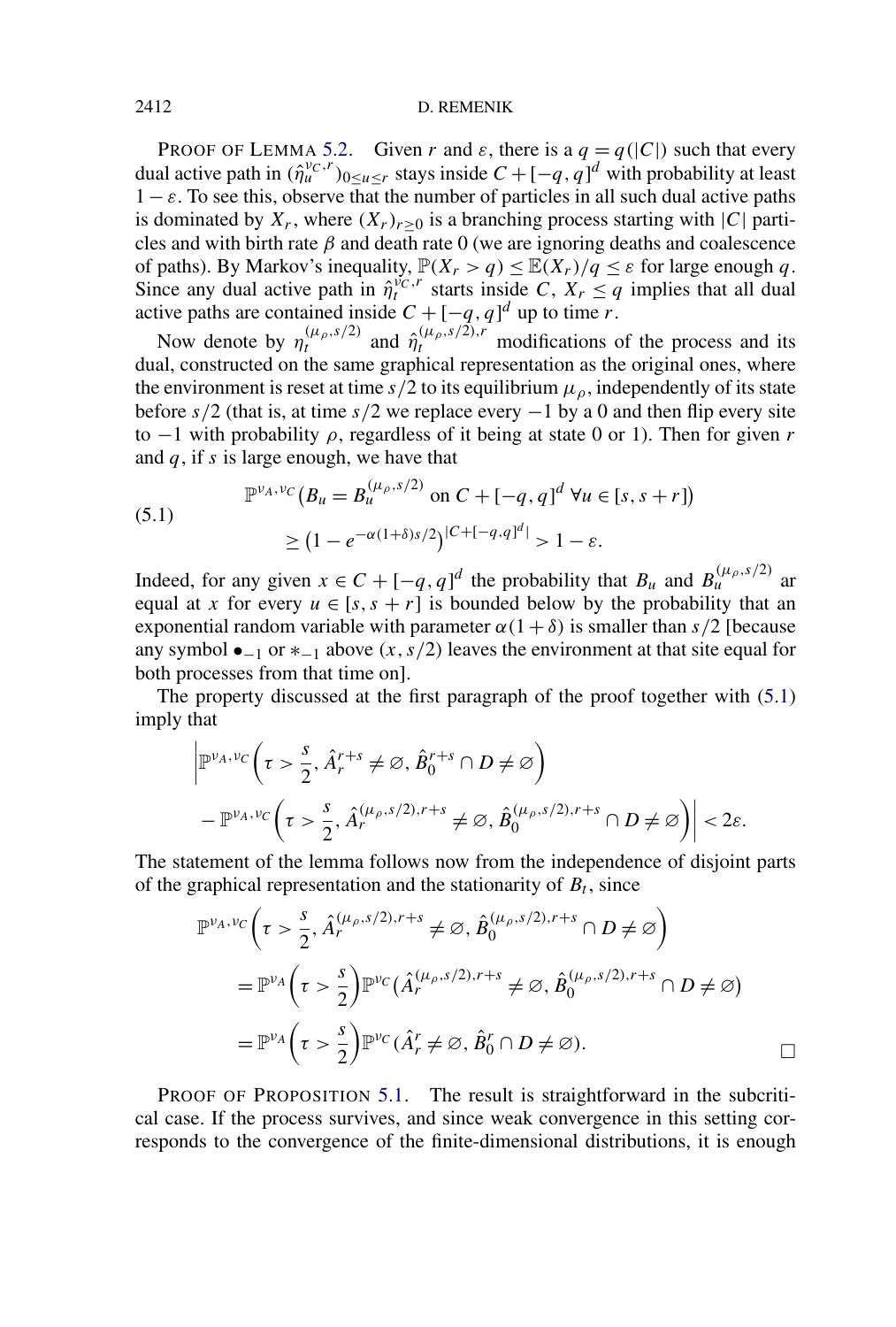<span id="page-21-0"></span>to prove that the following three properties hold for any two finite subsets *C,D* of  $\mathbb{Z}^d$ :

(c1) 
$$
\mathbb{P}^{\nu_A}(A_t \cap C \neq \emptyset) \longrightarrow_{t \to \infty} \mathbb{P}^{\nu_A}(\tau = \infty) \overline{\nu}(\{(E, F) : E \cap C \neq \emptyset)\},
$$

$$
\mathbb{P}^{\nu_A}(B_t \cap D \neq \emptyset) = \mathbb{P}^{\nu_A}(\tau < \infty) \underline{\nu}(\{(E, F) : F \cap D \neq \emptyset)\}
$$

$$
+\mathbb{P}^{\nu_A}(\tau=\infty)\overline{\nu}(\{(E,F):F\cap D\neq\varnothing\})
$$

and

(c3)  
\n
$$
\mathbb{P}^{\nu_A}(A_t \cap C \neq \emptyset, B_t \cap D \neq \emptyset)
$$
\n
$$
\longrightarrow \limits_{t \to \infty} \mathbb{P}^{\nu_A}(\tau = \infty) \overline{\nu}(\{(E, F) : E \cap C \neq \emptyset, F \cap D \neq \emptyset\}).
$$

Indeed, all the finite-dimensional distributions of the process are determined by these probabilities via the inclusion-exclusion formula. Observe that the right-hand side of (c2) is equal to  $\mu_{\rho}(\{\eta : \eta(x) = -1 \text{ for some } x \in D\})$ .

The convergence in (c1) follows from the same arguments used in [Liggett](#page-28-0) [\(1999\)](#page-28-0) for the contact process. Using duality (Proposition [2.2\)](#page-7-0), the proof of Theorem I.1.12 in that book applies in the same way to obtain the fact that (c1) holds if and only if for every  $x \in \mathbb{Z}^d$  and every  $A \subseteq \mathbb{Z}^d$ ,

(5.2a) 
$$
\mathbb{P}^{\nu_A}(\tau = \infty) = \mathbb{P}^{\nu_A}(x \in A_t \text{ i.o.})
$$

and

(5.2b) 
$$
\lim_{n \to \infty} \liminf_{t \to \infty} \mathbb{P}^{\nu_{[-n,n]^d}}(A_t \cap [-n,n]^d \neq \emptyset) = 1.
$$

The analogous conditions are checked for the contact process in the proof of Theorem I.2.27 in [Liggett](#page-28-0) [\(1999\)](#page-28-0). The equality in (5.2a) follows from the same proof after some minor modifications, so we will skip the argument. For (5.2b), Theo-rem [4.3](#page-18-0) allows us to use Liggett's arguments to get the desired limit when  $v_{[-n,n]d}$ is replaced by  $\chi_{[-n,n]^d}$ , so given any  $\varepsilon > 0$  we can choose a large enough integer *m* such that

(5.3) 
$$
\liminf_{t\to\infty} \mathbb{P}^{\chi_{[-m,m]^d}}(A_t \cap [-m,m]^d \neq \varnothing) > 1-\varepsilon.
$$

Given this *m*, we can choose a large enough *n* so that the process started at  $v_{[-n,n]^d}$ contains at time 0 a fully occupied cube of side  $2m+1$  (contained in  $[-n, n]^d$ ) with probability at least  $1 - \varepsilon$  (in fact, any translate of  $[-m, m]^d$  contained in  $[-n, n]^d$ is fully occupied by 1's with some probability  $p > 0$ , so we only need to choose *n* so that  $[-n, n]^d$  contains enough disjoint translates of  $[-m, m]^d$ ). On this event, we can restart the process by putting every site outside that cube at state −1 and use attractiveness, translation invariance and (5.3) to get

$$
\liminf_{t\to\infty} \mathbb{P}^{\nu_{[-n,n]^d}}(A_t\cap[-n,n]^d\neq\varnothing)>(1-\varepsilon)^2,
$$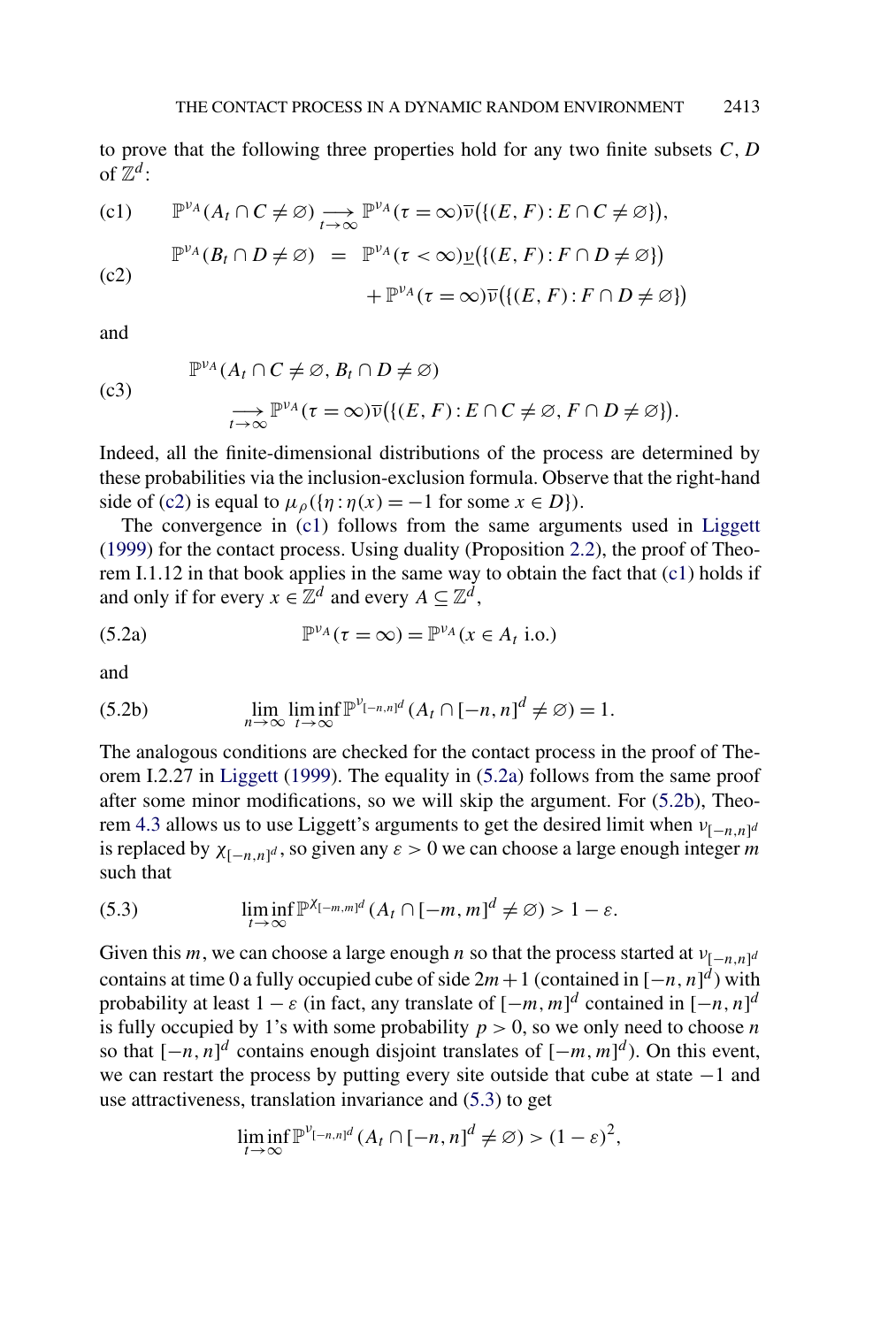#### <span id="page-22-0"></span>2414 D. REMENIK

whence [\(5.2b\)](#page-21-0) follows. There is only one detail to consider: in his book, Liggett only proves the condition analogous to  $(5.2b)$  in case  $d \ge 2$ , because it is simpler and the case  $d = 1$  was already done in [Liggett](#page-28-0) [\(1985\)](#page-28-0). The difficulty in the onedimensional case arises from the fact that certain block events are not independent. This can be overcome by comparing with *k*-dependent oriented site percolation instead of ordinary oriented site percolation [see Theorem B26 in [Liggett](#page-28-0) [\(1999\)](#page-28-0)]. We refer the reader to Section 5 of [Durrett and Schonmann](#page-28-0) [\(1987\)](#page-28-0), where the authors use a similar block construction to derive a complete convergence theorem for a general class of one-dimensional growth models.

The convergence in  $(c2)$  is trivial due to the stationarity of the environment process. To prove  $(c3)$ , we start by observing that

(5.4)  
\n
$$
\mathbb{P}^{\nu_A}(A_{r+s} \cap C \neq \varnothing, B_{r+s} \cap D \neq \varnothing)
$$
\n
$$
= \mathbb{P}^{\nu_A, \nu_C}(A_s \cap \hat{A}_r^{r+s} \neq \varnothing, \hat{B}_0^{r+s} \cap D \neq \varnothing),
$$

which follows from constructing  $(\eta_u^{\nu_A})_{0 \le u \le r+s}$  and  $(\hat{\eta}_u^{\nu_C, r+s})_{0 \le u \le r+s}$  on the same copy of the graphical representation. On the other hand,

$$
|\mathbb{P}^{\nu_A, \nu_C}(A_s \cap \hat{A}_r^{r+s} \neq \varnothing, \hat{B}_0^{r+s} \cap D \neq \varnothing)
$$
  
\n
$$
- \mathbb{P}^{\nu_A, \nu_C}(A_s \neq \varnothing, \hat{A}_r^{r+s} \neq \varnothing, \hat{B}_0^{r+s} \cap D \neq \varnothing)|
$$
  
\n(5.5) 
$$
= \mathbb{P}^{\nu_A, \nu_C}(A_s \neq \varnothing, \hat{A}_r^{r+s} \neq \varnothing, A_s \cap \hat{A}_r^{r+s} = \varnothing, \hat{B}_0^{r+s} \cap D \neq \varnothing)
$$
  
\n
$$
\leq \mathbb{P}^{\nu_A, \nu_C}(A_s \neq \varnothing, \hat{A}_r^{r+s} \neq \varnothing, A_s \cap \hat{A}_r^{r+s} = \varnothing)
$$
  
\n
$$
= \mathbb{P}^{\nu_A, \nu_C}(A_s \neq \varnothing, \hat{A}_r^{r+s} \neq \varnothing) - \mathbb{P}^{\nu_A, \nu_C}(A_s \cap \hat{A}_r^{r+s} \neq \varnothing).
$$

Observe that

$$
\mathbb{P}^{\nu_A}(s/2 < \tau < \infty) \underset{s \to \infty}{\longrightarrow} 0.
$$

Thus, for any given  $D \subseteq \mathbb{Z}^d$  and  $\varepsilon > 0$ , and for large enough *s*, we can write

(5.6)  
\n
$$
|\mathbb{P}^{\nu_A, \nu_C}(A_s \neq \varnothing, \hat{A}_r^{r+s} \neq \varnothing, \hat{B}_0^{r+s} \cap D \neq \varnothing)
$$
\n
$$
- \mathbb{P}^{\nu_A, \nu_C}(\tau > s/2, \hat{A}_r^{r+s} \neq \varnothing, \hat{B}_0^{r+s} \cap D \neq \varnothing)|
$$
\n
$$
= \mathbb{P}^{\nu_A, \nu_C}(s/2 < \tau \leq s, \hat{A}_r^{r+s} \neq \varnothing, \hat{B}_0^{r+s} \cap D \neq \varnothing)
$$
\n
$$
\leq \mathbb{P}^{\nu_A}(s/2 < \tau < \infty) < \frac{\varepsilon}{3}.
$$

Putting the previous observations together we get, for large enough *s*

$$
|\mathbb{P}^{\nu_A}(A_{r+s} \cap C \neq \varnothing, B_{r+s} \cap D \neq \varnothing)
$$
  

$$
- \mathbb{P}^{\nu_A, \nu_C}(A_s \neq \varnothing, \hat{A}_r^{r+s} \neq \varnothing, \hat{B}_0^{r+s} \cap D \neq \varnothing)|
$$
  

$$
= |\mathbb{P}^{\nu_A, \nu_C}(A_s \cap \hat{A}_r^{r+s} \neq \varnothing, \hat{B}_0^{r+s} \cap D \neq \varnothing)
$$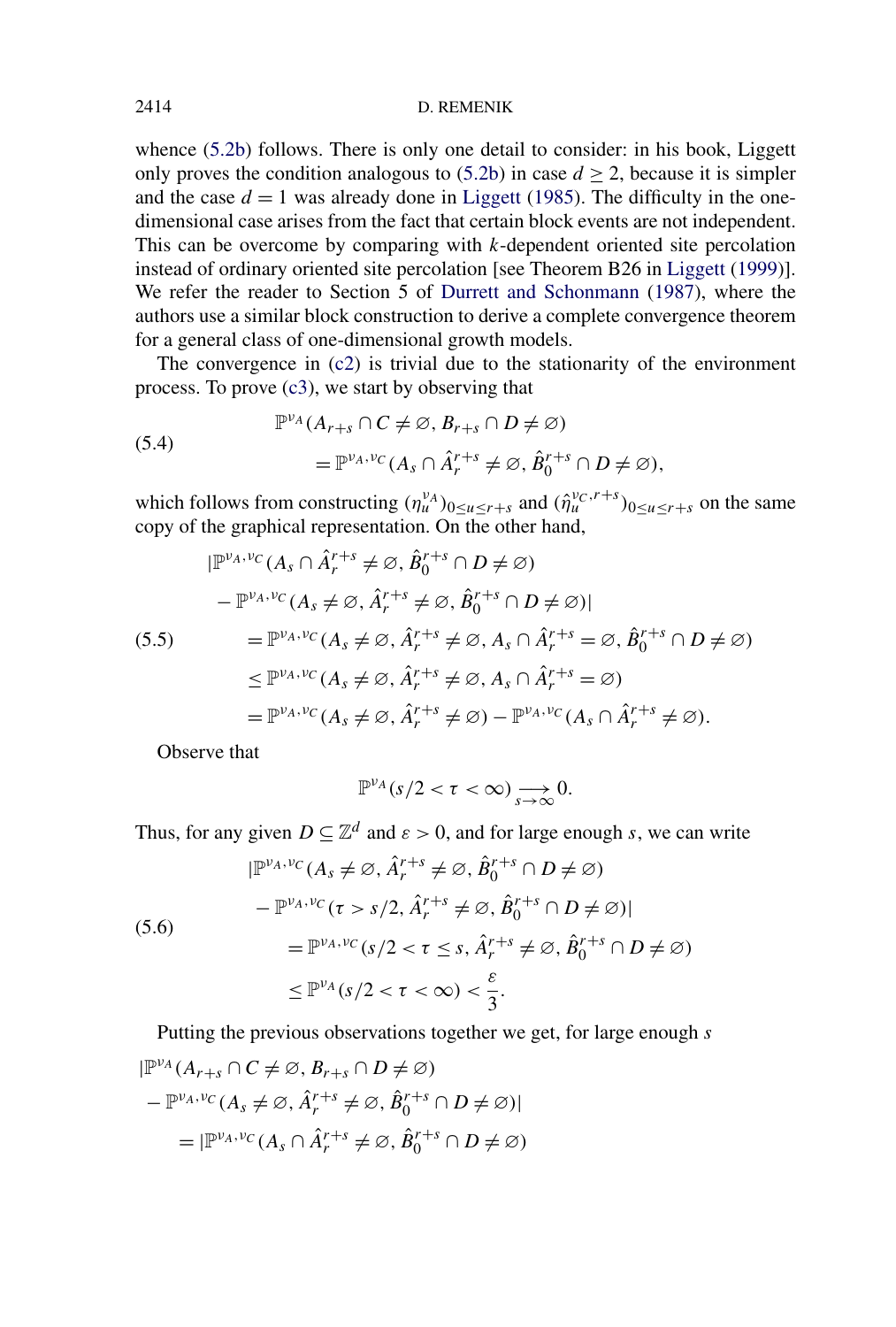$$
-\mathbb{P}^{\nu_A,\nu_C}(A_s \neq \varnothing, \hat{A}^{r+s}_r \neq \varnothing, \hat{B}^{r+s}_0 \cap D \neq \varnothing)| \qquad \qquad \text{by (5.4)}
$$

$$
\leq \mathbb{P}^{\nu_A, \nu_C}(A_s \neq \varnothing, \hat{A}_r^{r+s} \neq \varnothing) - \mathbb{P}^{\nu_A, \nu_C}(A_s \cap \hat{A}_r^{r+s} \neq \varnothing) \qquad \qquad \text{by (5.5)}
$$

$$
\leq \frac{\varepsilon}{3} + |\mathbb{P}^{\nu_A, \nu_C}(\tau > s/2, \hat{A}_r^{r+s} \neq \varnothing) - \mathbb{P}^{\nu_A, \nu_C}(A_s \cap \hat{A}_r^{r+s} \neq \varnothing)| \qquad \text{by (5.6)},
$$

where we used  $D = \mathbb{Z}^d$  and the fact that  $\mathbb{P}^{\nu_A, \nu_C}(\hat{B}^{r+s}_0 \neq \emptyset) = 1$  in the application of [\(5.6\)](#page-22-0). Using again this fact to apply Lemma [5.2](#page-19-0) with  $D = \mathbb{Z}^d$ , and then using duality we get

$$
|\mathbb{P}^{\nu_A, \nu_C}(\tau > s/2, \hat{A}_r^{r+s} \neq \varnothing) - \mathbb{P}^{\nu_A, \nu_C}(A_s \cap \hat{A}_r^{r+s} \neq \varnothing)|
$$
  
\n
$$
\leq \frac{\varepsilon}{3} + |\mathbb{P}^{\nu_A}(\tau > s/2)\mathbb{P}^{\nu_C}(\hat{A}_r^r \neq \varnothing) - \mathbb{P}^{\nu_A, \nu_C}(A_s \cap \hat{A}_r^{r+s} \neq \varnothing)|
$$
  
\n
$$
= \frac{\varepsilon}{3} + |\mathbb{P}^{\nu_A}(\tau > s/2)\mathbb{P}^{\nu_{\mathbb{Z}^d}}(A_r \cap C \neq \varnothing) - \mathbb{P}^{\nu_A}(A_{r+s} \cap C \neq \varnothing)|
$$

for large enough *s*. By [\(c1\)](#page-21-0), the last difference converges to 0 as  $r, s \rightarrow \infty$ , so we finally get

$$
|\mathbb{P}^{\nu_A}(A_{r+s} \cap C \neq \emptyset, B_{r+s} \cap D \neq \emptyset) - \mathbb{P}^{\nu_A, \nu_C}(A_s \neq \emptyset, \hat{A}_r^{r+s} \neq \emptyset, \hat{B}_0^{r+s} \cap D \neq \emptyset)| < \varepsilon
$$

for large enough *r,s*.

This calculation implies that in order to prove [\(c3\)](#page-21-0) it is enough to show that

$$
\mathbb{P}^{\nu_A, \nu_C}(A_s \neq \varnothing, \hat{A}_r^{r+s} \neq \varnothing, \hat{B}_0^{r+s} \cap D \neq \varnothing)
$$
  

$$
\sum_{r,s \to \infty} \mathbb{P}^{\nu_A}(\tau = \infty) \overline{\nu}((E, F) : E \cap C \neq \varnothing, F \cap D \neq \varnothing).
$$

Repeating the previous application of [\(5.6\)](#page-22-0) and Lemma [5.2](#page-19-0) we get that, for large enough *s*,

$$
|\mathbb{P}^{\nu_A, \nu_C}(A_s \neq \varnothing, \hat{A}_r^{r+s} \neq \varnothing, \hat{B}_0^{r+s} \cap D \neq \varnothing)
$$
  

$$
- \mathbb{P}^{\nu_A}(\tau > s/2) \mathbb{P}^{\nu_C}(\hat{A}_r^r \neq \varnothing, \hat{B}_0^r \cap D \neq \varnothing)|
$$
  

$$
\leq \frac{\varepsilon}{2} + |\mathbb{P}^{\nu_A, \nu_C}(\tau > s/2, \hat{A}_r^{r+s} \neq \varnothing, \hat{B}_0^{r+s} \cap D \neq \varnothing)|
$$
  

$$
- \mathbb{P}^{\nu_A}(\tau > s/2) \mathbb{P}^{\nu_C}(\hat{A}_r^r \neq \varnothing, \hat{B}_0^r \cap D \neq \varnothing)|
$$
  

$$
\leq \varepsilon.
$$

Therefore, we can finally reduce to proving that

$$
\mathbb{P}^{\nu_A}(\tau > s/2) \mathbb{P}^{\nu_C}(\hat{A}_r^r \neq \varnothing, \hat{B}_0^r \cap D \neq \varnothing)
$$
  

$$
\sum_{r,s \to \infty} \mathbb{P}^{\nu_A}(\tau = \infty) \overline{\nu}((E, F) : E \cap C \neq \varnothing, F \cap D \neq \varnothing).
$$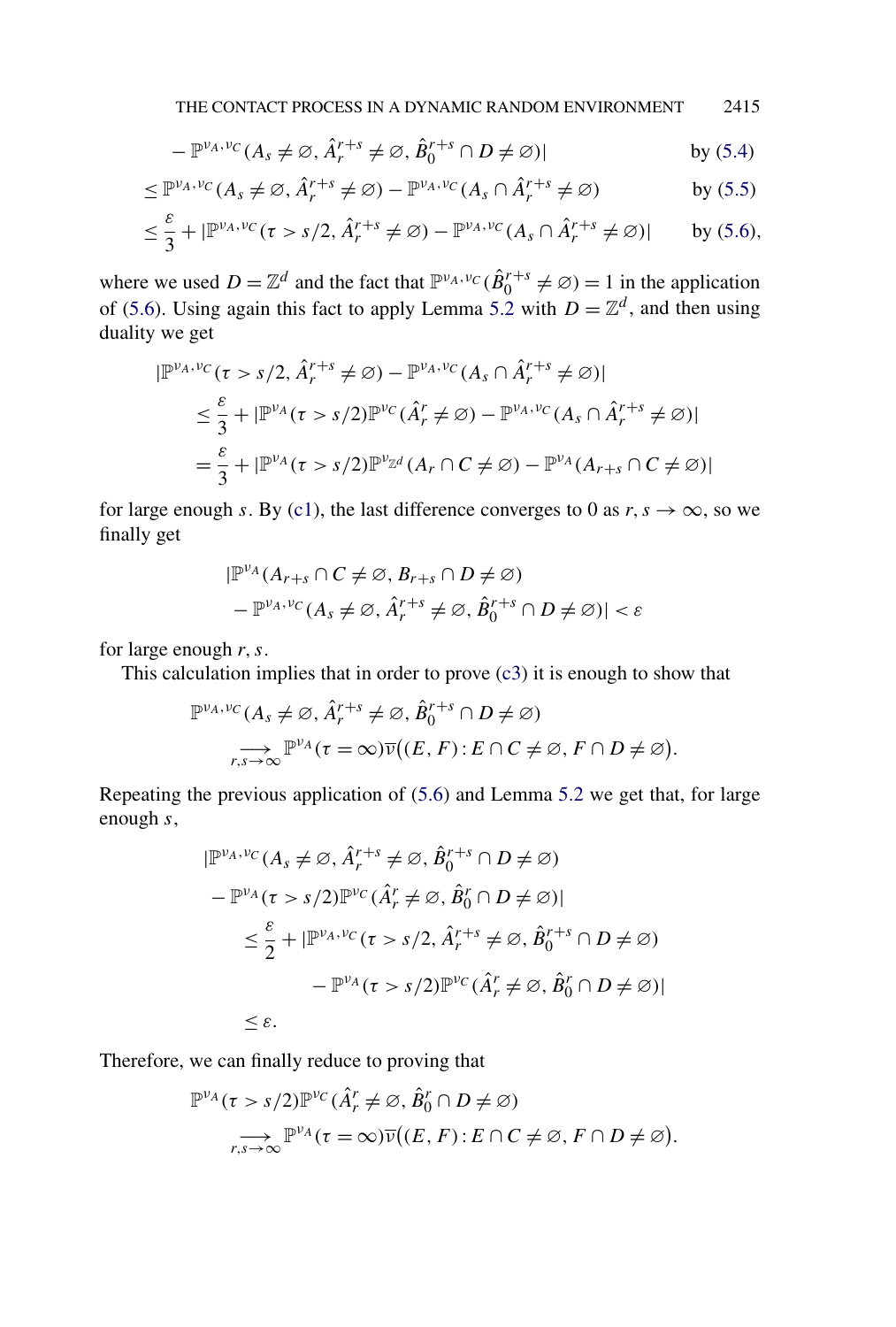This follows easily from duality, since [\(2.1\)](#page-7-0) yields

$$
\mathbb{P}^{\nu_A}(\tau > s/2) \mathbb{P}^{\nu_C}(\hat{A}_r^r \neq \varnothing, \hat{B}_0^r \cap D \neq \varnothing)
$$
  
= 
$$
\mathbb{P}^{\nu_A}(\tau > s/2) \mathbb{P}^{\nu_{\mathbb{Z}^d}}(A_r \cap C \neq \varnothing, B_r \cap D \neq \varnothing),
$$

and this last term converges to the desired limit as  $r, s \rightarrow \infty$ .  $\Box$ 

We extend now Proposition [5.1](#page-19-0) to the general case.

PROOF OF THEOREM [2.](#page-4-0) It is enough to show that

(5.7) 
$$
\lim_{t \to \infty} \mathbb{E}^{\mu}(f(\eta_{t})) = \mathbb{P}^{\mu}(\tau < \infty) \int f d\underline{\nu} + \mathbb{P}^{\mu}(\tau = \infty) \int f d\overline{\nu}
$$

for every  $f$  in the space of continuous increasing functions depending on finitely many coordinates of  $X$ , which we will denote by  $\mathcal F$ . To see this, observe that given any two finite subsets *C*, *D* of  $\mathbb{Z}^d$ , the functions

$$
f_1(E, F) = \mathbf{1}_{E \cap C \neq \emptyset}
$$
,  
\n $f_2(E, F) = \mathbf{1}_{F \cap D = \emptyset}$  and  $f_3(E, F) = \mathbf{1}_{E \cap C \neq \emptyset, F \cap D = \emptyset}$ 

are all in  $\mathcal F$  and (as in the proof of Proposition [5.1\)](#page-19-0) all the finite-dimensional distributions of the process can be obtained from  $\mathbb{E}^{\mu}(f_1(\eta_t))$ ,  $\mathbb{E}^{\mu}(f_2(\eta_t))$ , and  $\mathbb{E}^{\mu}(f_3(\eta_t))$  by the inclusion-exclusion formula.

Let  $f$  be a function in  $\mathcal F$  and observe that, in particular,  $f$  is bounded. One inequality in (5.7) is easy: by the Markov property and attractiveness, given 0 *<*  $s < t$  we have that

$$
\mathbb{E}^{\mu}(f(\eta_{t})) = \mathbb{E}^{\mu}(f(\eta_{t}), \tau < s) + \mathbb{E}^{\mu}(f(\eta_{t}), \tau \ge s)
$$
  
\n
$$
= \mathbb{E}^{\mu}(\mathbb{E}^{\eta_{s}}(f(\eta_{t-s})), \tau < s) + \mathbb{E}^{\mu}(\mathbb{E}^{\eta_{s}}(f(\eta_{t-s})), \tau \ge s)
$$
  
\n
$$
\leq \mathbb{E}(f(\eta_{t-s}^{0}))\mathbb{P}^{\mu}(\tau < s) + \mathbb{E}^{\chi_{\mathbb{Z}^{d}}(f(\eta_{t-s}))\mathbb{P}^{\mu}(\tau \ge s),
$$

where  $\eta_t^0$  denotes the process started at the configuration  $\eta \equiv 0$ . Since  $\eta_t^0 \Longrightarrow$  $\mu_{\rho} = \underline{v}$  and  $\eta_t^{\chi_{\mathbb{Z}^d}} \Longrightarrow \overline{v}$ , we get

$$
\limsup_{t\to\infty} \mathbb{E}^{\mu}(f(\eta_t)) \leq \mathbb{P}^{\mu}(\tau < s) \int f d\underline{\nu} + \mathbb{P}^{\mu}(\tau \geq s) \int f d\overline{\nu},
$$

and now taking  $s \to \infty$  we deduce that

(5.8) 
$$
\limsup_{t\to\infty} \mathbb{E}^{\mu}(f(\eta_t)) \leq \mathbb{P}^{\mu}(\tau < \infty) \int f d\underline{\nu} + \mathbb{P}^{\mu}(\tau = \infty) \int f d\overline{\nu}.
$$

To obtain the other inequality in (5.7), we will begin by considering the case  $\mu = \chi_{[-n,n]^d}$  and showing that, given any  $\varepsilon > 0$  and any  $x \in \mathbb{Z}^d$ ,

(5.9) 
$$
\liminf_{t\to\infty} \mathbb{E}^{\chi_{x+[-n,n]^d}}(f(\eta_t), \tau = \infty) \geq \int f d\overline{\nu} - \varepsilon
$$

<span id="page-24-0"></span>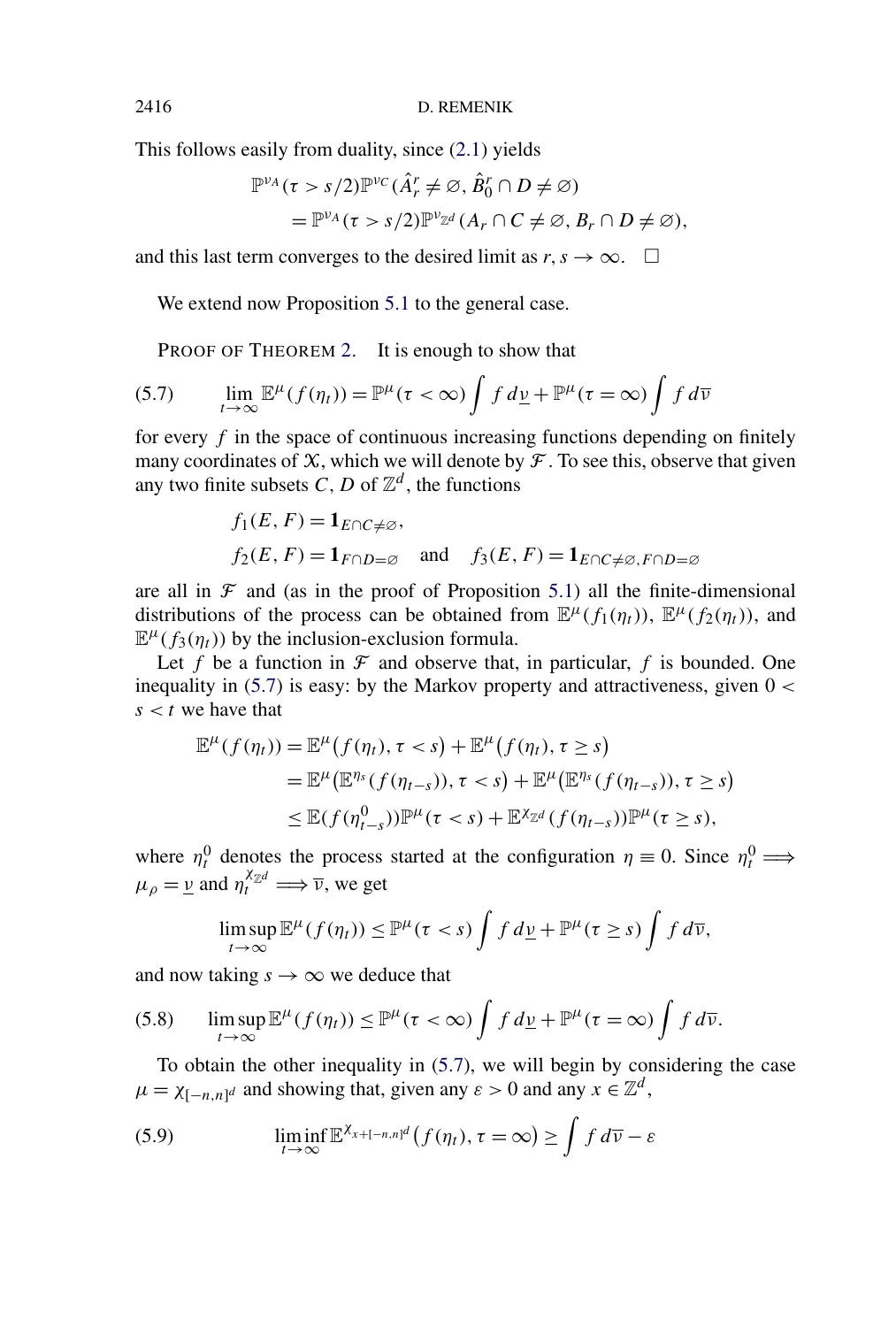<span id="page-25-0"></span>for large enough *n*. By the translation invariance of  $\eta_t$  and  $\overline{v}$ , it is enough to consider the case  $x = 0$ . To show [\(5.9\)](#page-24-0), we will use the construction introduced in the proof of Lemma [4.1.](#page-13-0) Using the notation of that proof, recall that we showed that, given any  $\gamma > 0$ , there are positive integers  $n > k > m$  such that

$$
\mathbb{P}(G_1 \cap G_2 \cap G_3) > 1 - 3\gamma.
$$

This means that the processes  $\eta_t^1$  (started at  $v_{[-m,m]^d}$ ) and  $\eta_t^2$  (started at  $\chi_{[-n,n]^d}$ ) can be coupled in such a way that, with probability at least  $1-3\gamma$ , for all  $t \ge 0$  we have that  $A_t^1 \neq \emptyset$ ,  $A_t^2 \neq \emptyset$ ,  $A_t^1 \subseteq Q(k+1+ct)$  and  $B_t^2 \subseteq B_t^1$  inside  $Q(k+1+ct)$ .

Let  $G = G_1 \cap G_2 \cap G_3$  and  $\gamma > 0$  and choose  $n > k > m$  so that  $\mathbb{P}(G) > 1 - 3\gamma$ . We will denote by  $\tau^1$  and  $\tau^2$  the extinction times of the processes  $\eta_t^1$  and  $\eta_t^2$ , respectively. Define

$$
\check{\eta}_t = (A_t^1, B_t^2)
$$

and observe that, on the event G,  $\check{\eta}_t$  defines an X-valued process and, moreover,  $\eta_t^2 \geq \check{\eta}_t$  for all  $t \geq 0$ . Therefore, since f is increasing and  $\{\tau^2 = \infty\} \supseteq G$ ,

(5.10) 
$$
\mathbb{E}(f(\eta_t^2), \tau^2 = \infty) \geq \mathbb{E}(f(\eta_t^2), G) \geq \mathbb{E}(f(\check{\eta}_t), G)
$$

for all  $t \geq 0$ . Now observe that, trivially,

$$
\mathbb{E}(f(\check{\eta}_t),\mathbf{G}) = \mathbb{E}(f(\check{\eta}_t),\tau^2 = \infty) - \mathbb{E}(f(\check{\eta}_t),\tau^2 = \infty,\mathbf{G}^c),
$$

and

$$
\mathbb{E}(f(\check{\eta}_t), \tau^2 = \infty, G^c) \leq \|f\|_{\infty} \mathbb{P}(G^c) < 3\gamma \|f\|_{\infty},
$$

so

(5.11) 
$$
\mathbb{E}(f(\check{\eta}_t), \mathbf{G}) > \mathbb{E}(f(\check{\eta}_t), \tau^2 = \infty) - 3\gamma \|f\|_{\infty}
$$

for all  $t > 0$ . On the other hand,

(5.12) 
$$
|\mathbb{E}(f(\check{\eta}_t), \tau^2 = \infty) - \mathbb{E}(f(\eta_t^1), \tau^2 = \infty)| \mathop{\longrightarrow}\limits_{t \to \infty} 0.
$$

To see this, observe that since *f* depends on finitely many coordinates, then given any  $q > 0$ ,  $f(\check{\eta}_s) = f(\eta_s^1)$  for all  $s \ge t$  with probability at least  $1 - q$  if *t* is large enough. Indeed, if  $K \subseteq \mathbb{Z}^d$  is the finite set of coordinates of X on which f depends, then repeating the calculations that led to [\(4.5\)](#page-16-0) we get that

$$
\mathbb{P}(B_s^1(x) \neq B_s^2(x) \text{ for some } x \in K \text{ and some } s \geq t)
$$
  
\n
$$
\leq \sum_{x \in K} \mathbb{P}(\text{no } \bullet_{-1} \text{ or } *_{-1} \text{ at } x \text{ by time } t) = |K|e^{-\alpha(1+\delta)t} \xrightarrow[t \to \infty]{} 0.
$$

Therefore, given any  $q > 0$ ,

$$
\left|\mathbb{E}\left(f(\check{\eta}_t),\tau^2=\infty\right)-\mathbb{E}\left(f(\eta_t^1),\tau^2=\infty\right)\right|\leq \mathbb{E}\left(|f(\check{\eta}_t)-f(\eta_t^1)|\right)\leq 2q\|f\|_{\infty}
$$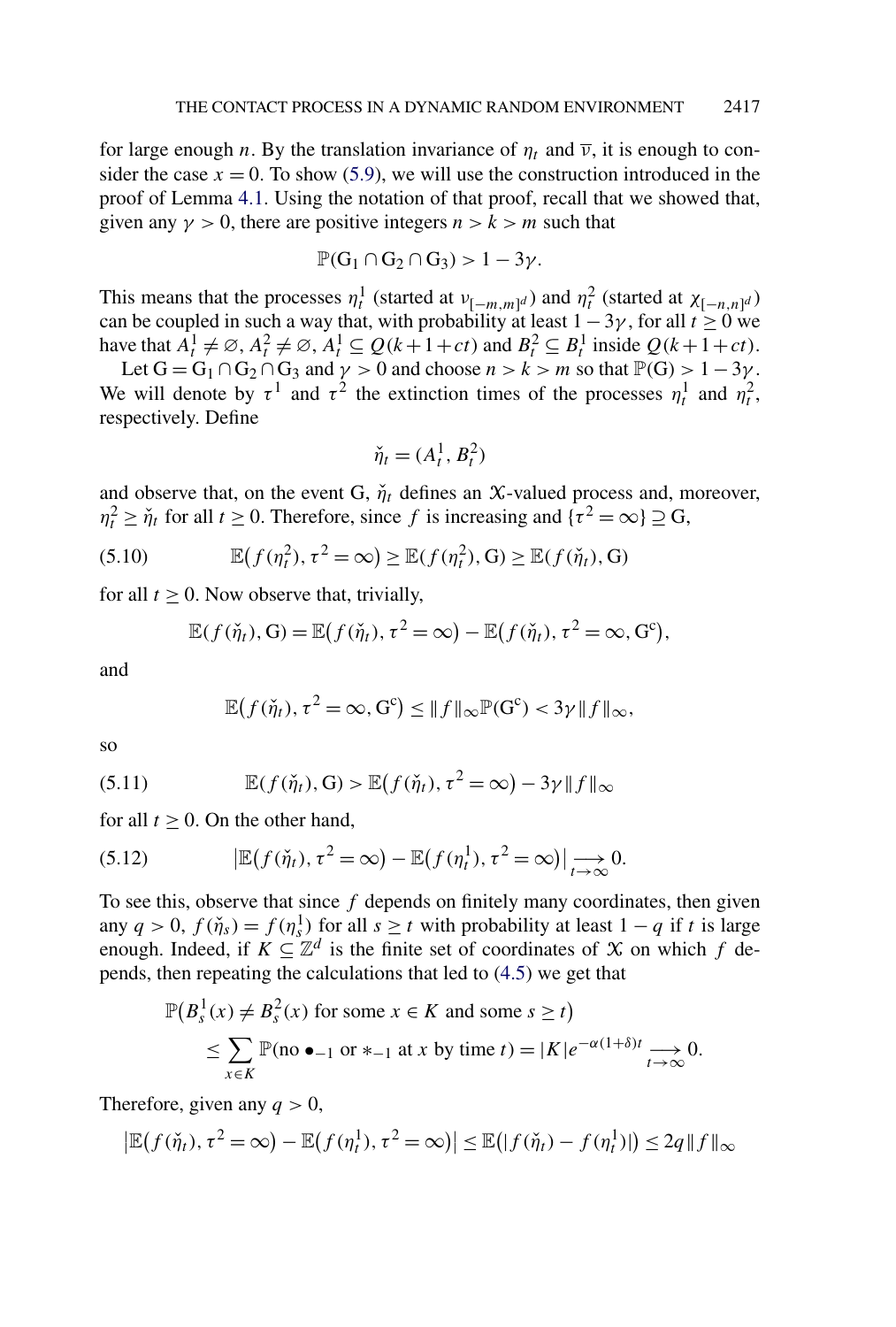<span id="page-26-0"></span>for large enough *t*, and we get [\(5.12\)](#page-25-0). Finally, we have that

$$
\mathbb{E}(f(\eta_t^1), \tau^2 = \infty) = \mathbb{E}(f(\eta_t^1), \tau^1 = \infty) - (\mathbb{E}(f(\eta_t^1), \tau^1 = \infty) - \mathbb{E}(f(\eta_t^1), G))
$$

$$
- (\mathbb{E}(f(\eta_t^1), G) - \mathbb{E}(f(\eta_t^1), \tau^2 = \infty),
$$

and since  $G \subseteq {\tau^1 = \infty} \cap {\tau^2 = \infty}$ ,

$$
\left|\mathbb{E}\big(f(\eta_t^1),\tau^i=\infty\big)-\mathbb{E}\big(f(\eta_t^1),\mathbf{G}\big)\right|\leq \|f\|_{\infty}\mathbb{P}(\mathbf{G}^c)<3\gamma\|f\|_{\infty}
$$

for  $i = 1, 2$ . Thus, Proposition [5.1](#page-19-0) implies that

$$
\liminf_{t \to \infty} \mathbb{E}(f(\eta_t^1), \tau^2 = \infty) > \mathbb{P}(\tau^1 = \infty) \int f d\overline{\nu} - 6\gamma \|f\|_{\infty},
$$

and since  $\mathbb{P}(\tau^1 = \infty) > \mathbb{P}(G) > 1 - 3\gamma$ , we obtain

(5.13) 
$$
\liminf_{t\to\infty} \mathbb{E}\big(f(\eta_t^1),\tau^2=\infty\big) > \int f d\overline{\nu} - 9\gamma \|f\|_{\infty}.
$$

Putting  $(5.10)$ ,  $(5.11)$ ,  $(5.12)$  and  $(5.13)$  together, we deduce that

$$
\liminf_{t \to \infty} \mathbb{E}(f(\eta_t^2), \tau^2 = \infty) \ge \int f d\overline{\nu} - 12\gamma \|f\|_{\infty},
$$

and choosing  $\gamma$  appropriately we obtain [\(5.9\)](#page-24-0).

Getting back to the proof of the remaining inequality in [\(5.7\)](#page-24-0), let  $\varepsilon > 0$  and choose  $n \in \mathbb{N}$  so that [\(5.9\)](#page-24-0) holds. Define

$$
N = \inf\{k \in \mathbb{N} : \eta_k \supseteq x + [-n, n]^d \text{ for some } x \in \mathbb{Z}^d\}
$$

and let  $p = \mathbb{P}^{\chi_{0}}(A_1 \supseteq x + [-n, n]^d$  for some  $x \in \mathbb{Z}^d) > 0$ . Observe that for any *k* ≥ 0, if  $A_k \neq \emptyset$  then  $A_{k+1}$  contains some translate of  $[-n, n]^d$  with probability at least  $p$  (by attractiveness and translation invariance) and, therefore, since the Poisson processes used in the graphical representation for disjoint time intervals are independent, we deduce that

$$
(5.14) \qquad \qquad \{\tau = \infty\} \subseteq \{N < \infty\}.
$$

When  $N < \infty$ , we will denote by X the center of the corresponding fully occupied box. If there is more than one point *x* such that  $x + [-n, n]^d$  is fully occupied by 1's at time *N*, we pick *X* to be the one minimizing  $\phi(x)$ , where  $\phi$  is any fixed bijection between  $\mathbb{Z}^d$  and N (this ensures that the events  $\{X = x\}$ ) are disjoint for different *x*). Then given  $m \in \mathbb{N}$ , the Markov property and attractiveness imply that

$$
\mathbb{E}^{\mu}(f(\eta_{t}), \tau = \infty) \ge \sum_{k=0}^{m} \mathbb{E}^{\mu}(f(\eta_{t}), \tau = \infty, N = k)
$$
  
= 
$$
\sum_{k=0}^{m} \mathbb{E}^{\mu}(\mathbb{E}^{\eta_{k}}(f(\eta_{t-k}), \tau = \infty), N = k)
$$
  

$$
\ge \sum_{k=0}^{m} \sum_{x \in \mathbb{Z}^{d}} \mathbb{E}^{\mu}(\mathbb{E}^{\chi_{x+[-n,n]^{d}}}(f(\eta_{t-k}), \tau = \infty), N = k, X = x)
$$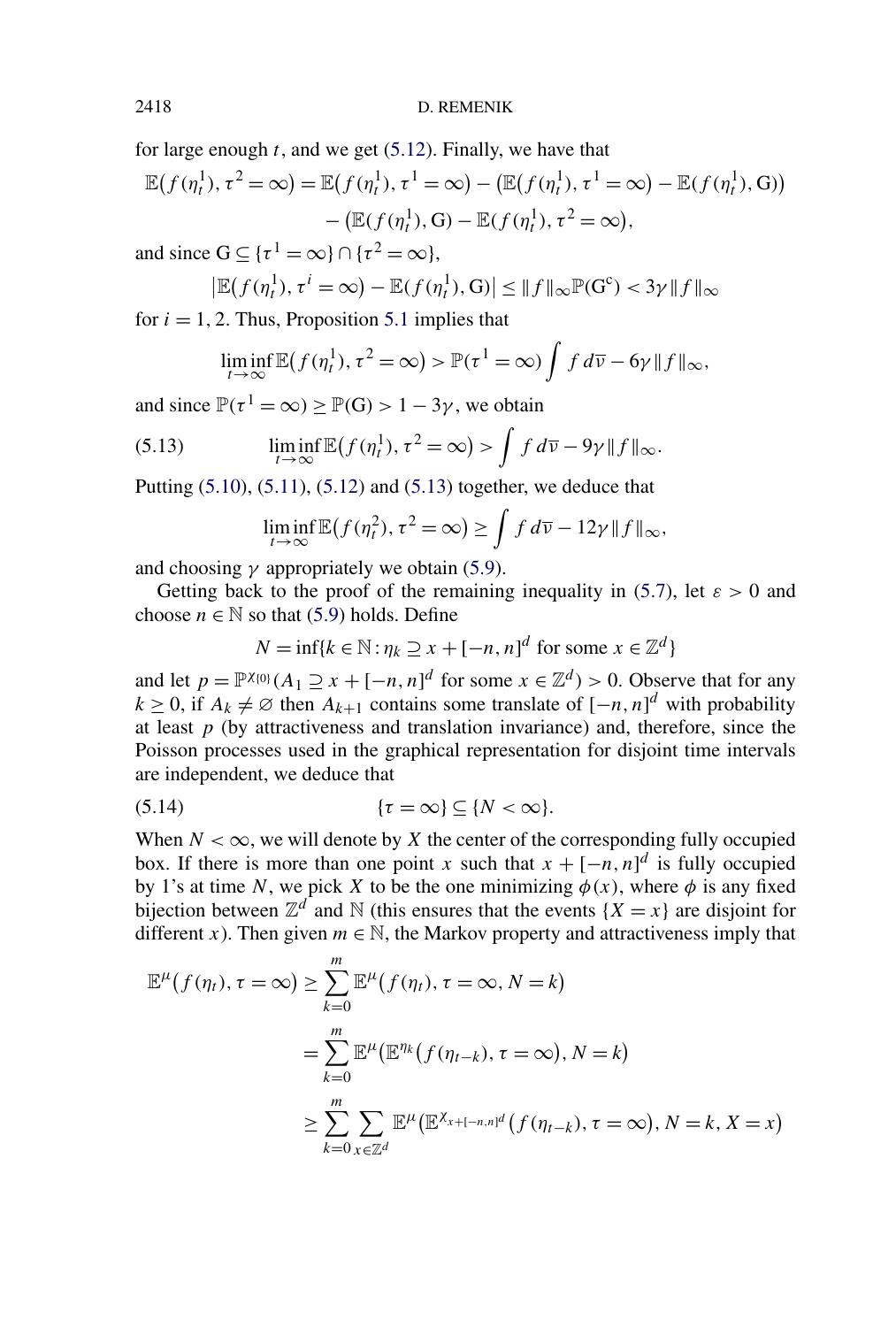<span id="page-27-0"></span>for  $t \geq m$ . Since f is bounded, [\(5.9\)](#page-24-0) implies that

$$
\liminf_{t \to \infty} \mathbb{E}^{\mu}(f(\eta_t), \tau = \infty) \ge \left(\int f d\overline{\nu} - \varepsilon\right) \sum_{k=0}^{m} \sum_{x \in \mathbb{Z}^d} \mathbb{P}^{\mu}(N = k, X = x) \n= \left(\int f d\overline{\nu} - \varepsilon\right) \mathbb{P}^{\mu}(N \le m).
$$

Taking now  $m \to \infty$ , we get by [\(5.14\)](#page-26-0) that

$$
\liminf_{t \to \infty} \mathbb{E}^{\mu} (f(\eta_t), \tau = \infty) \ge \left( \int f d\overline{\nu} - \varepsilon \right) \mathbb{P}^{\mu} (N < \infty)
$$

$$
\ge \left( \int f d\overline{\nu} - \varepsilon \right) \mathbb{P}^{\mu} (\tau = \infty)
$$

if  $\varepsilon < \int f d\overline{\nu}$ , and taking  $\varepsilon \to 0$  we deduce that

$$
\liminf_{t\to\infty} \mathbb{E}^{\mu}(f(\eta_t), \tau = \infty) \geq \mathbb{P}^{\mu}(\tau = \infty) \int f d\overline{\nu}.
$$

On the other hand, by arguments similar to those that led to  $(5.8)$  (using attractiveness to compare with the process started at  $\chi_{\emptyset}$ ), we get

$$
\liminf_{t\to\infty} \mathbb{E}^{\mu}(f(\eta_t), \tau < \infty) \geq \mathbb{P}^{\mu}(\tau < \infty) \int f\,d\underline{\nu}.
$$

We finally deduce that

$$
\liminf_{t\to\infty} \mathbb{E}^{\mu}(f(\eta_t)) \geq \mathbb{P}^{\mu}(\tau < \infty) \int f d\overline{\nu} + \mathbb{P}^{\mu}(\tau = \infty) \int f d\overline{\nu},
$$

and the proof is ready.  $\Box$ 

**Acknowledgments.** I am grateful to my advisor, Rick Durrett, for his guidance during the work in this paper. I thank him especially for his careful reading of several versions of the manuscript and the thorough comments and suggestions he provided, which led to a substantial improvement of the paper. I also wish to thank Ted Cox for reviewing part of an earlier version of the manuscript. Finally, I thank an anonymous referee for many detailed comments and suggestions which greatly improved the exposition of the paper.

## **REFERENCES**

ATHREYA, K. B. and NEY, P. E. (1972). *Branching Processes*. *Die Grundlehren der mathematischen Wissenschaften* **196**. Springer, New York. [MR0373040](http://www.ams.org/mathscinet-getitem?mr=0373040)

ANDJEL, E. D. (1992). Survival of multidimensional contact process in random environments. *Bol*. *Soc*. *Brasil*. *Mat*. (*N*.*S*.) **23** 109–119. [MR1203176](http://www.ams.org/mathscinet-getitem?mr=1203176)

BEZUIDENHOUT, C. and GRIMMETT, G. (1990). The critical contact process dies out. *Ann*. *Probab*. **18** 1462–1482. [MR1071804](http://www.ams.org/mathscinet-getitem?mr=1071804)